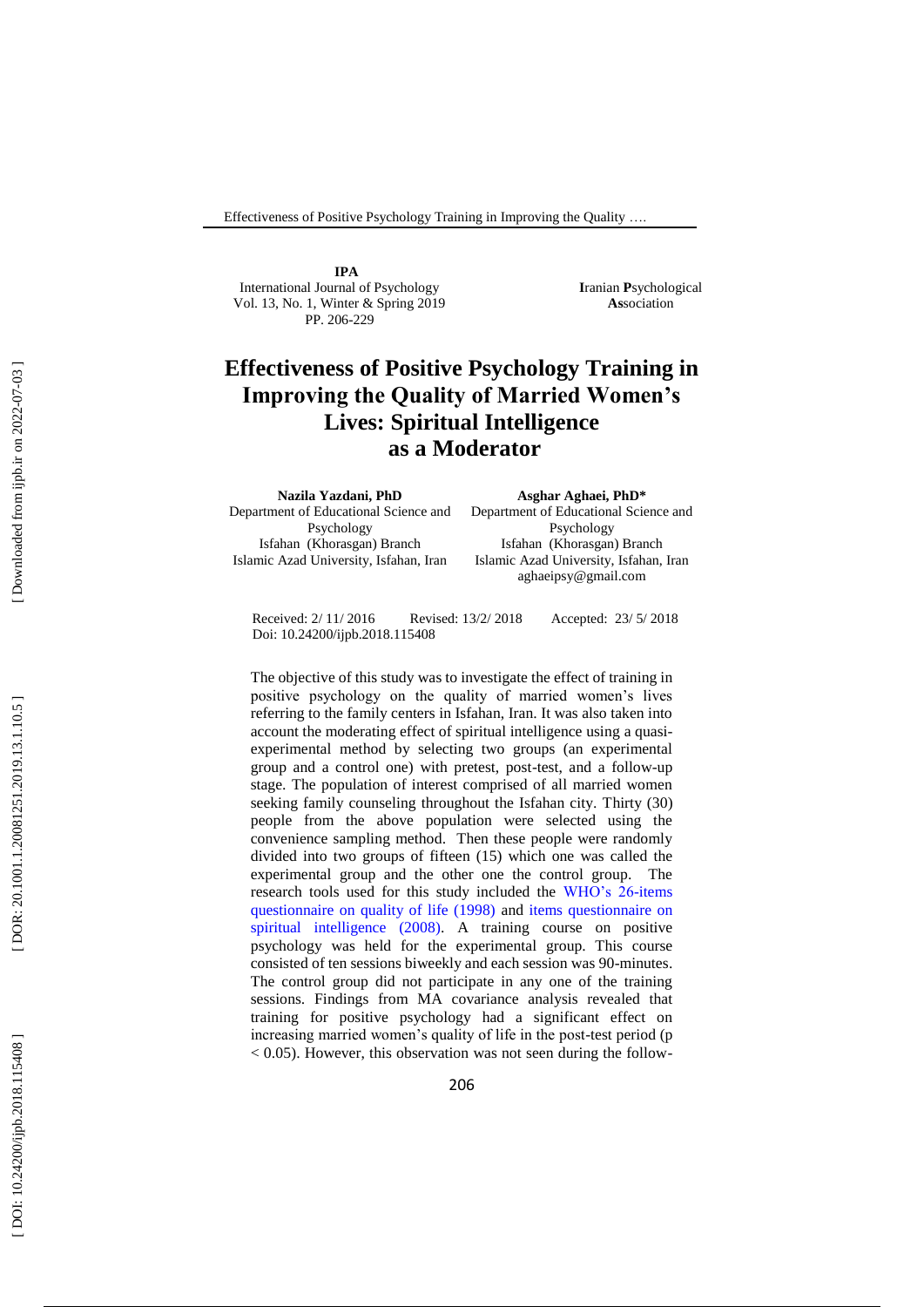up period. Likewise, the spiritual intelligence as a moderating variable was found to increase the degree at which conducting training on positive psychology affected the quality of life among married women within the post-test and the follow-up stages ( $p <$ .05).

*Keywords:* quality of life, spiritual intelligence, positive psychology, married women

Family is the main place for love, kindness, and nurturing which is the foundation of human's social life. People's quality of life and their idea about situation in life are among the major factors affecting the lifetime and growth of family. These factors themselves are dependent upon the cultural system as well as the system of values which depending on the location where they live. In fact, the criteria of each individual such as goals, expectations, principles and demands had profound effects on their physical and mental status, degree of independency, social relationships, and believe (WHOQOL SRPB Group, 1993).

According to Rahman, Mittelhammer and Wandschneider, (2011) the change in income level, life condition, health status, environment, psychological stresses of external sources, comfort, familial happiness, social relationships and some other variables in combination determine one's quality or change of life. In the course of the last three decades, lots of efforts have been made to define and measure quality of life (Hagerty et al., 2001). The quality of life is a comprehensive concept affected by physical health, personality growth, psychological states, independency level, social relationships, and communications with important environmental agents is based on one's perception (Newacheck & Taylor, 1992).

Findings of researches showed that everyone describes their quality of life based on their perception of concepts such as physical health, mental health, social and familial relationships,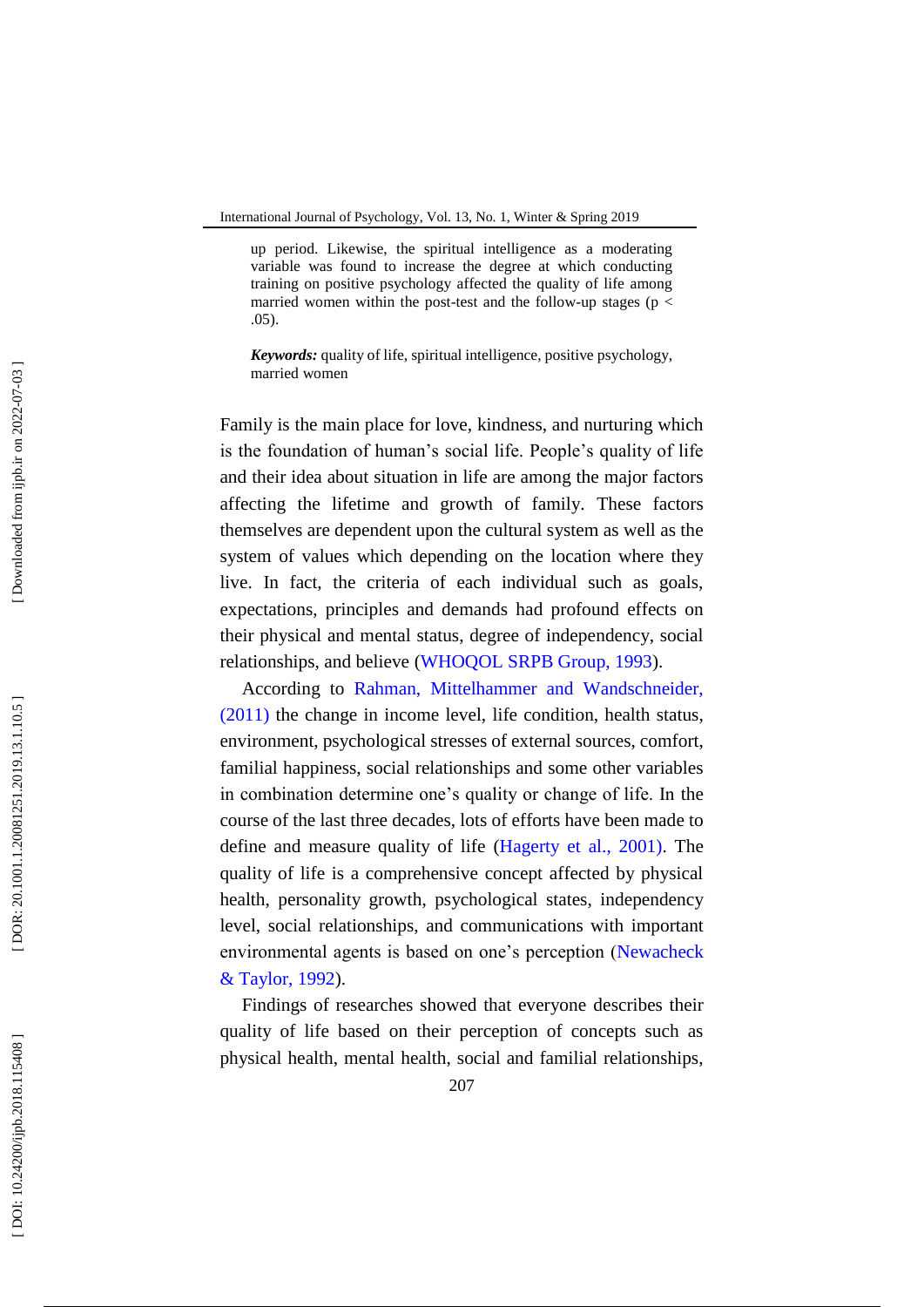and life expectancy (Liu, 2006) . In light of the fact, the spiritual intelligence and spiritual well -being forms one's behaviors in the society. There are a set of capabilities that helps one use religious and spiritual resources solving problems in life. Therefore, one of the objectives of this study was to shed light on the importance of the role of spirituality (spiritual intelligence and well -being) on women's quality of life.

Importance of spirituality and spiritual growth of humans have increasingly drawn the attention of psychologists and mental health specialists in the course of the recent decades. On one hand growth of psychology and on the other hand the dynamic and complex nature of modern societies has caused spiritual needs of humans finding a higher position compared to their terrestrial needs. Amram (2007) believed that spiritual intelligence is expressive of a set of capabilities and capacities of spiritual nature application of which to one's routine life can lead to increase in adaptation.

King (2008) believed that spiritual intelligence raises unique capacity and ability in one to perceive spirituality in life and achieve higher spiritual ranks. Spiritual intelligence enables one to view difficulties in a gentler manner and exert more effort to find a solution, tolerate hardships of life in a better way, grant more dynamicity, and mobility to their life (Elkins & Cavendish, 2004) . Nowadays, people from every corner of the world show tendencies towards spirituality and spiritual matters more than ever before. Therefore, scientific survey of spirituality has become one of the major and prevalent discussions in the area of physical and psychological health (Emmons, 2000).

Research has shown that spiritual believes, religion and commitments are associated with positive results such as enhancement in quality of life, better life, health and sanity,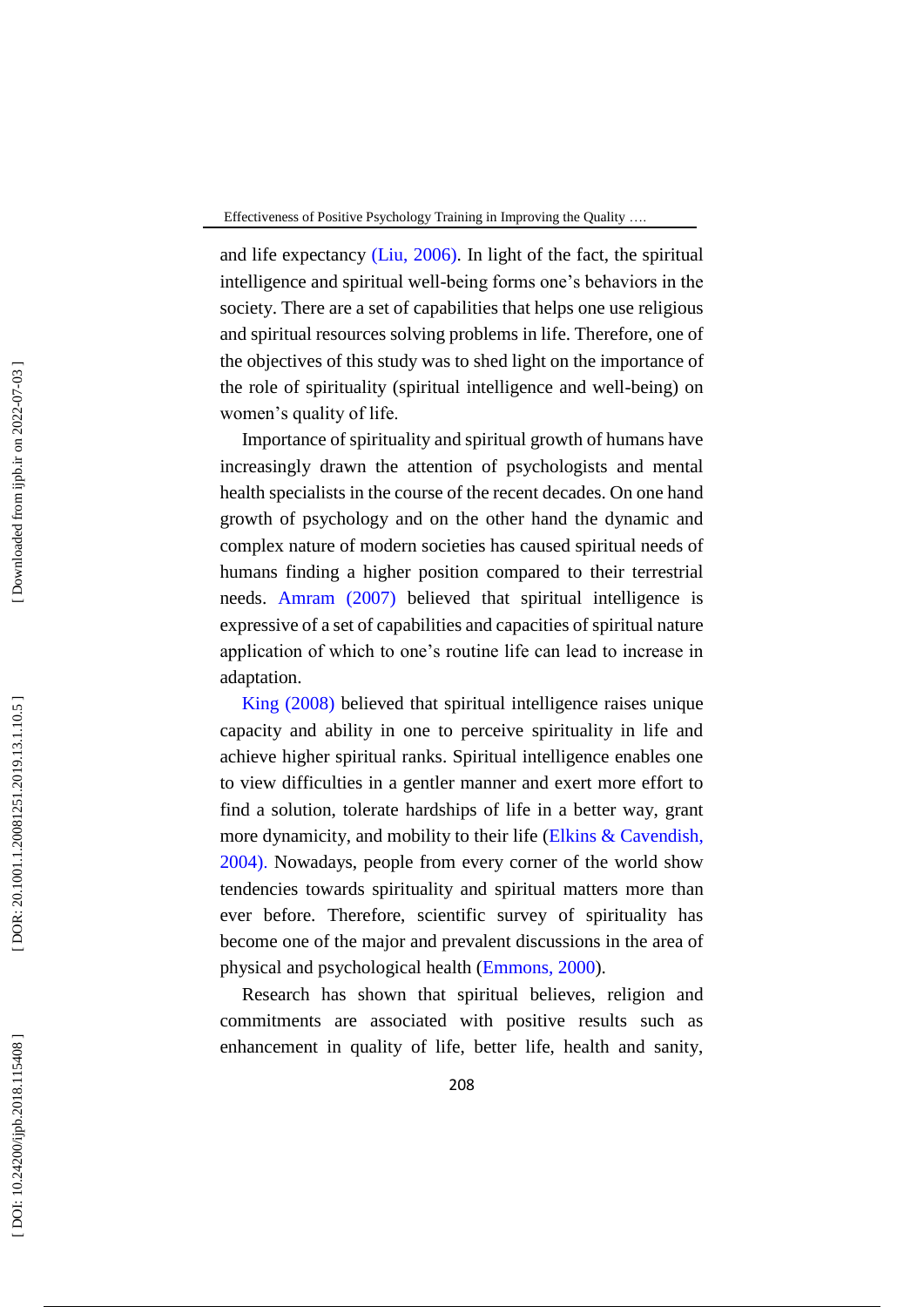marital satisfaction and sustainable life, positive performance and social adjustment (Seybold & Hill, 2001; Koszycki, Raab, Aldosary & Bradwejn, 2010 ) .

In order to achieve a better quality of life which is among the major components of robustness and soundness of family over the years, the psychologists and mental therapists have tested various methods and approaches. The positive psychology approach is one of the most modern and innovative ways for achieving this goal. Throughout the years, psychologists have focused on unhealthy dimensions of people's performance and behavior which to a lesser degree considered positive traits. Recently, a revolution happened in a realm which concentrating on positive behavioral aspects seeks to grow and develop the individual and society (Luthans & Jensen, 2002).

Positive psychology term is considered as an umbrella covering positive emotions, positive traits and sound organizations such as family (Seligman, Rashid & Parks, 2006). In reality, most study conducted on the positive psychology movement has been emphasis on the role of capabilities and abilities of humans particularly in clinical aspects (Seligman & Csikszentmihalyi, 2000 ) . Indeed, in lieu of pessimistically searching for problems such as depression, over-stress, anxiety, thought of suicide and so forth, positive psychology is seeking to increase and enhance the well -being quality of life and happiness.

Extensive research has indicated the association between lack of positive thoughts about one's future and suffering from anxiety, depression, over -stress and thought of suicide (MacLeod & Salaminiou, 2001; Peterson, Park & Seligman, 2005; MacLeod et al., 2005; MacLeod & Conway, 2007). As stated by Isen, Daubman & Nowicki (2000), they believe that positive emotions extend our attention and make us be aware of a broader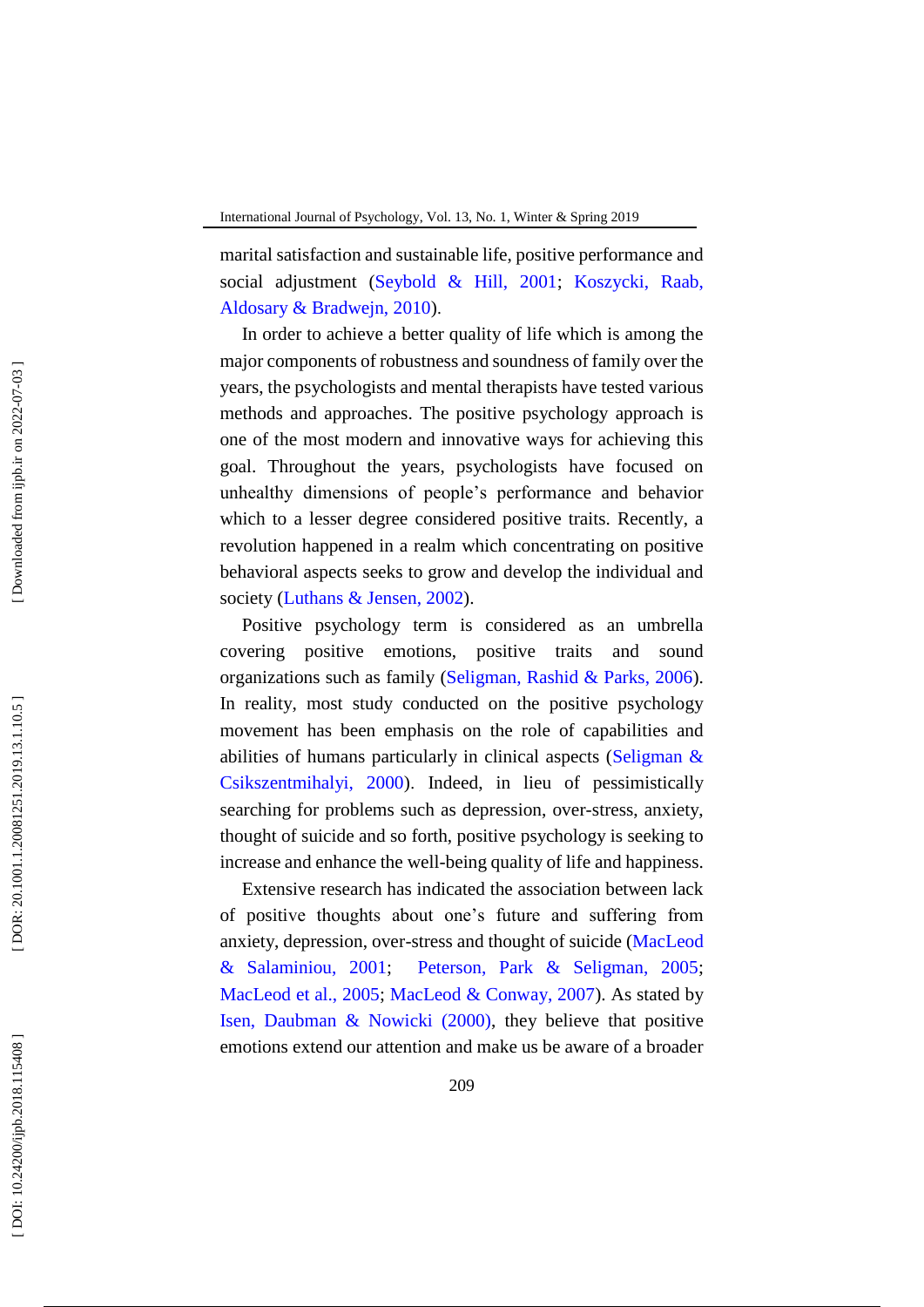physical and social environment, which helps us preparing to accept the new and innovative thoughts and measures. Forster (1991) used his research to prove that if one's view of themselves and their mentality in a positive way, then they will enjoy higher acceptance and health.

The field of positive psychology depends on the presumption that traits and special processes such as self -sacrifice, optimistic expectations, positive thoughts, and kindness are beneficial to a good life (McNulty & Fincham, 2012). Based on the aforementioned ideas, this study seeks to evaluate the effect of conducting positive psychology training on quality of married women's life referring to family counseling centers in city Isfahan and finding a proper answer to each of the following questions:

1-Does a training program in positive psychology influences the lives of married women who attended to the family counseling centers in the city of Isfahan?

2- Does the spiritual intelligence have a moderating effect using the positive psychology training on quality of lives of married women attending the family counseling centers in city of Isfahan?

This grouping was in line with the main objective of this study which was investigating the effect of training derived from positive psychology on married women's quality of life **.**

# **Method**

Research methodology, statistical population and sampling: the present research is of a quasi -experimental type with control group in the form of pre -test, post -test and follows up. The statistical population consisted of married women who attended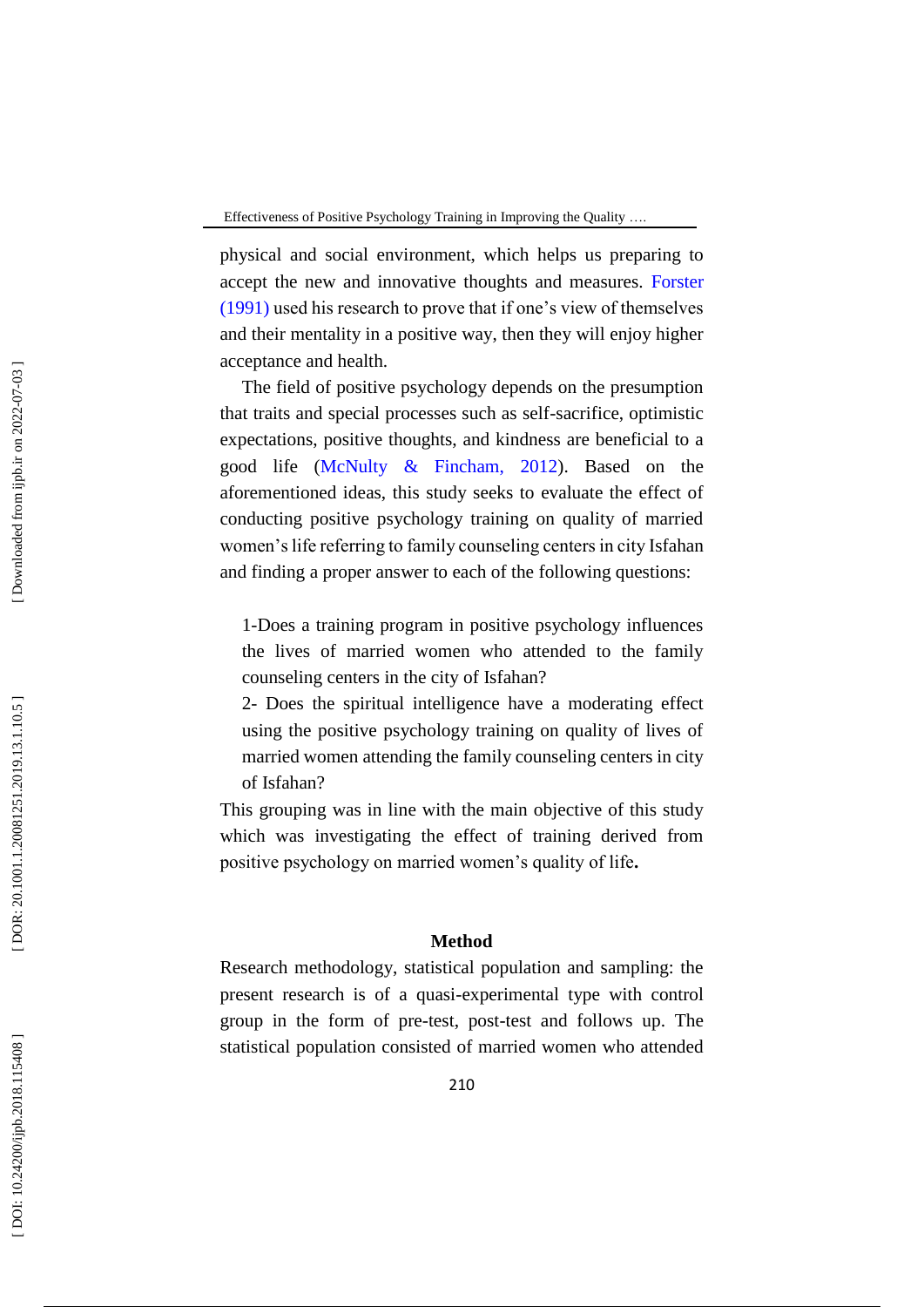at family counseling centers in Isfahan, Iran during the spring of 2015. The research sample comprised of thirty (30) married women who were selected using convenience sampling method. Then they were divided into two groups of fifteen (15) which one was the experimental group and the other one the control group.

The selection criteria included:

1-Being of female gender

2-Being married

3-Possessing at least high school diploma

4-Not being pregnant or exiting pregnancy throughout the training sessions (due to the hormonal changes that affect mood)

5-Not suffering from mental disorders (as stated by the subject)

6-Not receiving another psychothropic program (as stated by the subject)

7-Not taking mood -altering drugs (as stated by the subject)

8 -Not having serious marital problems (as stated by the subject)

9-Not planning for getting divorce

10 -Having tendency or consent to attend the training sessions according to the research objective

Criteria for leaving the program included:

1-Lack of subject's interest in continuing attendance in the training sessions

2-Not attending more than two sessions out of ten training sessions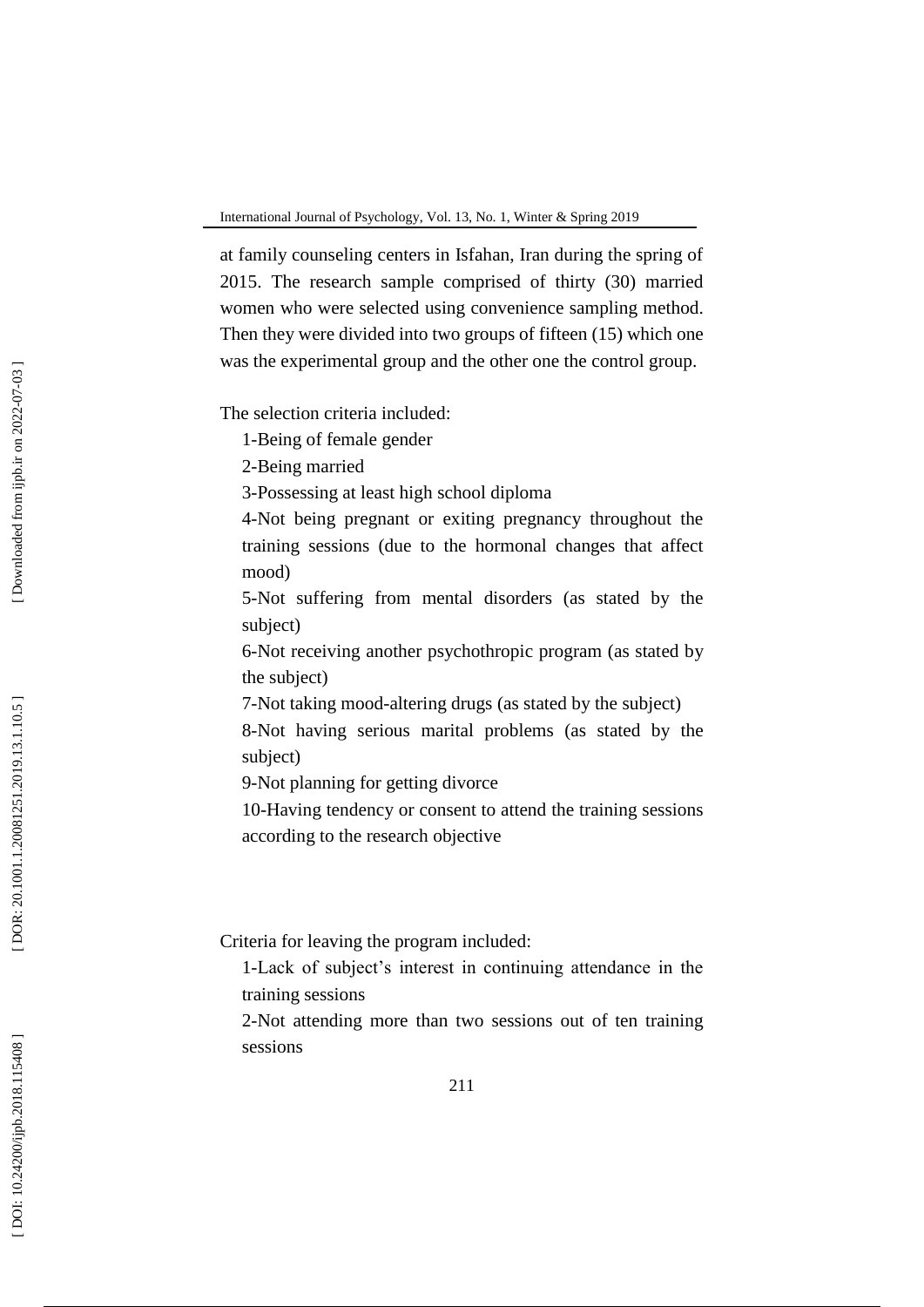Medical intervention (training based on positive psychology) was applied for the experimental group holding ten sessions weekly which each session lasted 90 minutes. This was according to group training protocol based on positive psychology proposed by Seligman, Rashid and Parks (2006) . At the end of the training sessions, both groups were re -examined to evaluate the effect of the training. After six weeks, all of the materials were re examined using the same research tools for verifying the effectiveness of training while the control group was not subjected to such medical intervention. The follow -up test was performed six weeks after the post -test for both groups in order to examine the sustainability effect of the medical intervention.

# **Instruments**

# **Quality of Life Questionnaire**

The quality of life questionnaire provided by WHOOQOL (1998) was used in this research for examining the quality of life data. The questionnaire consists of 26 questions which examines the quality of life within four domains. These domains consisted of physical health (seven questions), mental health (six questions), social relationships (three questions) and environmental health (eight questions) through the five -item Likret spectrum. After performing necessary calculations, a score of 4 through 20 was given to each domain separately which 4 and 20 are indicative of the worst and best situations, respectively. The questions number one and two were general questions with regards to the subject's personal evaluation of their own quality of life and health contentment. The scores were separately calculated for each domain in a 0 -100 range based on the standard scoring guide offered by WHOQOL (1998). A higher score in this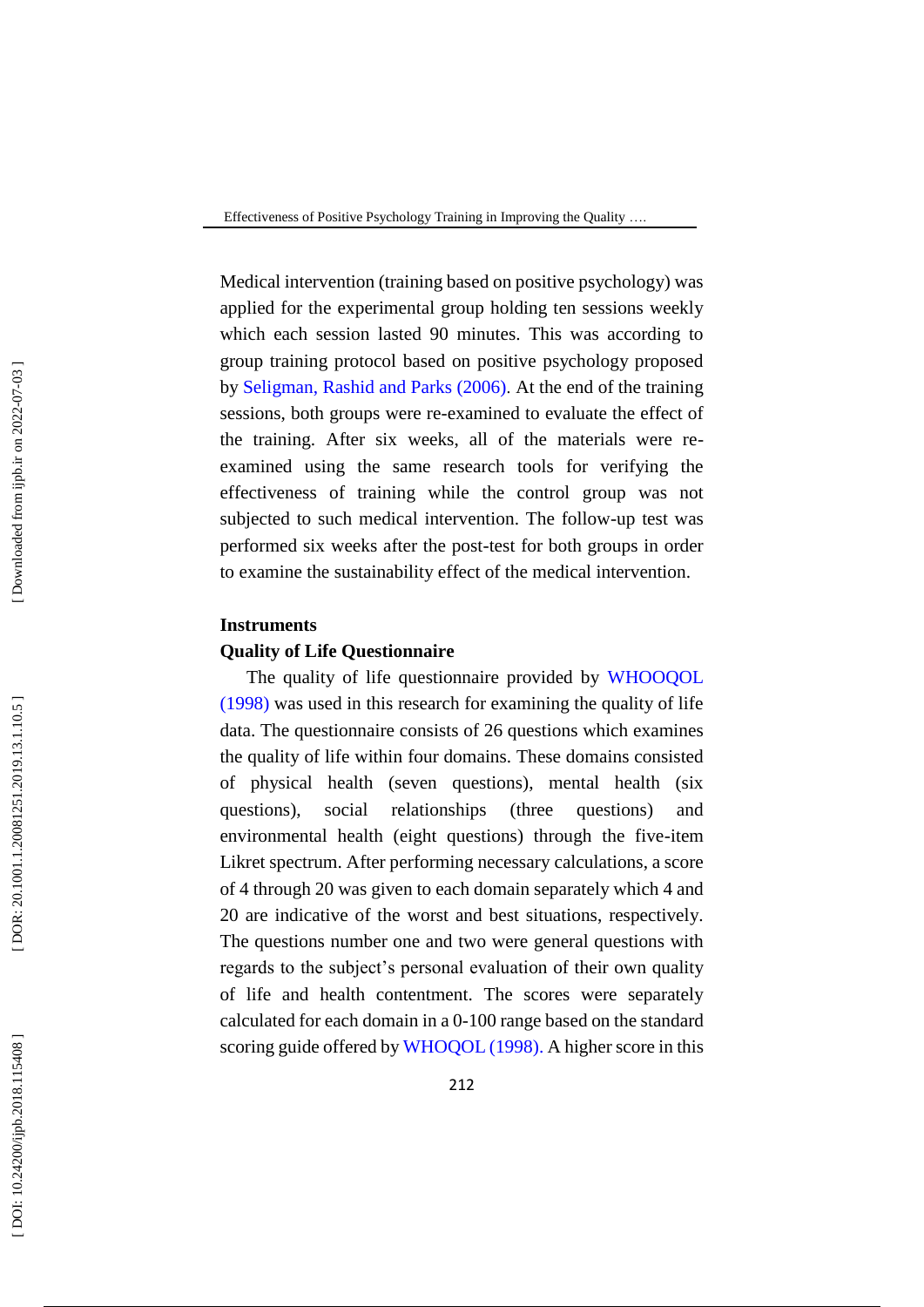questionnaire was indicative of a better quality of life. Reliability of this questionnaire was stated by Bonomi (2000). Nejat, Montazeri, Holakouie Naien i, Mohammad and Majdzadeh (2006 ) conducted a study for verifying the validity of this questionnaire which they found its intra -cluster correlation and Cronbach's alpha to be above .70 for all domains. On the other hand, Cronbach's alpha .83 for all the cases, each question's correlation with its own domain was higher than the other domains. In the present study, Cronbach's alpha was found to be .68, .78, .61, .67 and .89 for physical health, mental health, social relationships, healthiness of the environment and the whole questionnaire, respectively.

# **Spiritual intelligence Questionnaire**

This questionnaire which was constructed by King (2008) had 24 question and 4 subscales named critical existential thinking (7 questions), personal meaning production (5 questions), transcendental awareness (7 questions), conscious state expansion (5 questions) and was filled based on Likert's 5 -item scale. High scores in this questionnaire signal higher spiritual intelligence or its capacity in the subject.

In 2007, King applied exploratory factor analysis to a sample comprising 619 students from Toronto University in Canada. He came up with a Cronbach α value of .92 and a value of .84 for reliability through split -half. He also found the Cronbach α value for the subscales to be .78, .78, .87 and .91 for the first, second, third and fourth factors, respectively. Hildebrandt (2011) found a Cronbach's alpha correlation between forms of .816 and a Guttman split -half coefficient of .894. Likewise, Yazdani, Etebarian and Abzari (2013), found Cronbach  $\alpha$  for the whole questionnaire to be .94. In the present study, Cronbach  $\alpha$  for the whole questionnaire was found to be .9.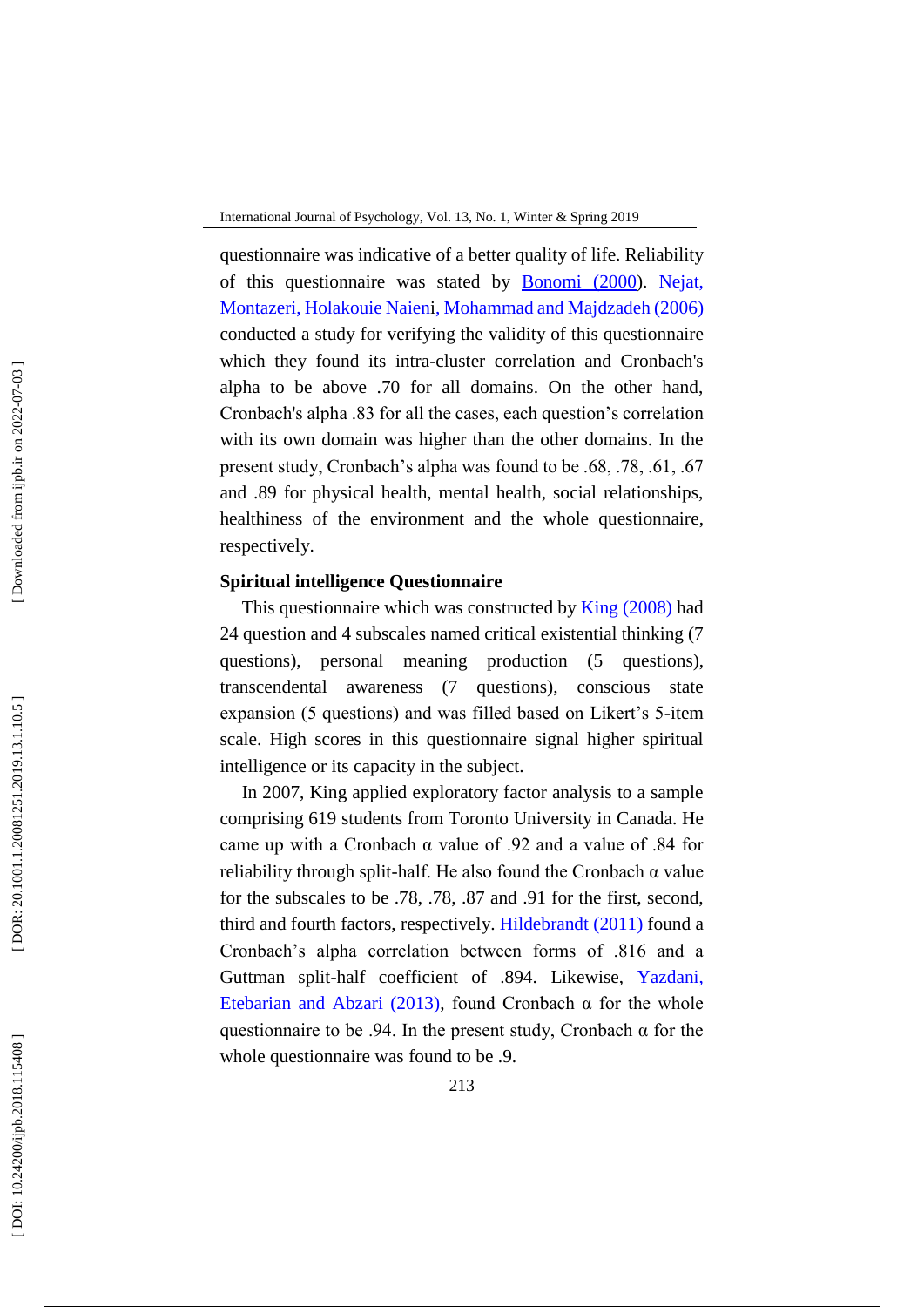# **Results**

The average age of the participants for the control group was 35.24 and experimental group was 32.93. Their average years of education were 15.73 and 15.26 years for both control and experimental groups, respectively. The duration of their marriage averaged 9.33 and 10.15 for both control and experimental groups, respectively. Listed in Table 1 were the average and standard deviation of quality of life and its components for both the experimental and control groups.

As illustrated in Table 1, the average score of cases in the experimental group in overall quality of life reached from 82.31 at the pre -test stage to 91.27 and 84.18 at post -test and follow -up stages, respectively. The results of the covariance analysis of quality of life at post -test and follow -up stages with pre -test control were shown in Table 2.

Results of covariance analysis showed that there were significant differences in domains of psychology, social relationship, and overall quality of life  $(p<.05)$ . The results were not consistent in follow -up.

Furthermore, the mean and standard deviation from the quality of life and its components (physical health domain, psychological domain, social relationships domain, environment domain and overall quality of life) were listed in Table 3. These data were also listed for the two group of low and high spiritual intelligence in experimental and control groups at post -test and follow -up stages.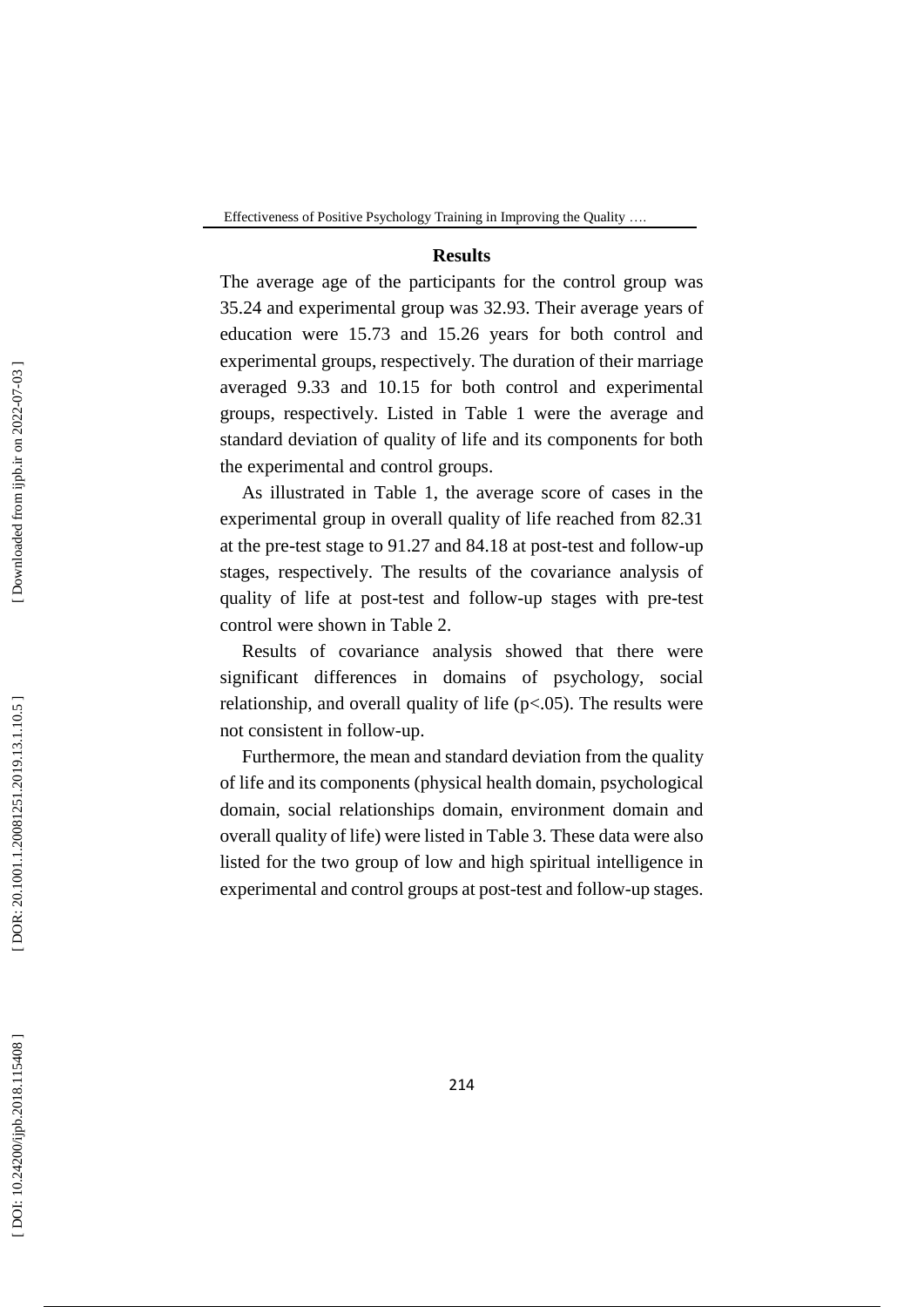|                                |                       | <b>Pre-test</b> |              | <b>Post-Test</b> | <b>Follow-up</b> |                |              |
|--------------------------------|-----------------------|-----------------|--------------|------------------|------------------|----------------|--------------|
| Variable                       | Group                 | Mean            | S. D.        | Mean             | S. D.            | Mean           | S. D.        |
|                                | experiment            | 24.87           | 4.18         | 25.91            | 4.71             | 25.4           | 4.32         |
| <b>Physical Health Domain</b>  | control               | 26.72           | 3.69         | 26.97            | 3.35             | 26.85          | 3.83         |
|                                | experiment            | 19.44           | 3.61         | 21.41            | 2.45             | 20.53          | 3.22         |
| <b>Psychology Domain</b>       | control               | 19.5            | 3.9          | 19.43            | 4.01             | 19.51          | 4.05         |
|                                | experiment            | 10.56           | 2.55         | 12.68            | 3.71             | 10.19          | 2.36         |
| Social Relationships Domain    | control               | 10.5            | 2.38         | 10.53            | 2.33             | 10.5           | 2.49         |
| <b>Environment Domain</b>      | experiment<br>control | 27.44<br>28.67  | 3.52<br>4.17 | 29.24<br>29.33   | 3.22<br>4.33     | 28.05<br>29.23 | 3.93<br>3.74 |
|                                | experiment            | 82.31           | 11.17        | 91.27            | 12.21            | 84.18          | 11.39        |
| <b>Overall Quality of Life</b> | control               | 85.39           | 12.3         | 86.28            | 11.97            | 86.1           | 11.71        |

International Journal of Psychology, Vol. 1 3, No. 1, Winter & Spring 201 9

**Table 1**

215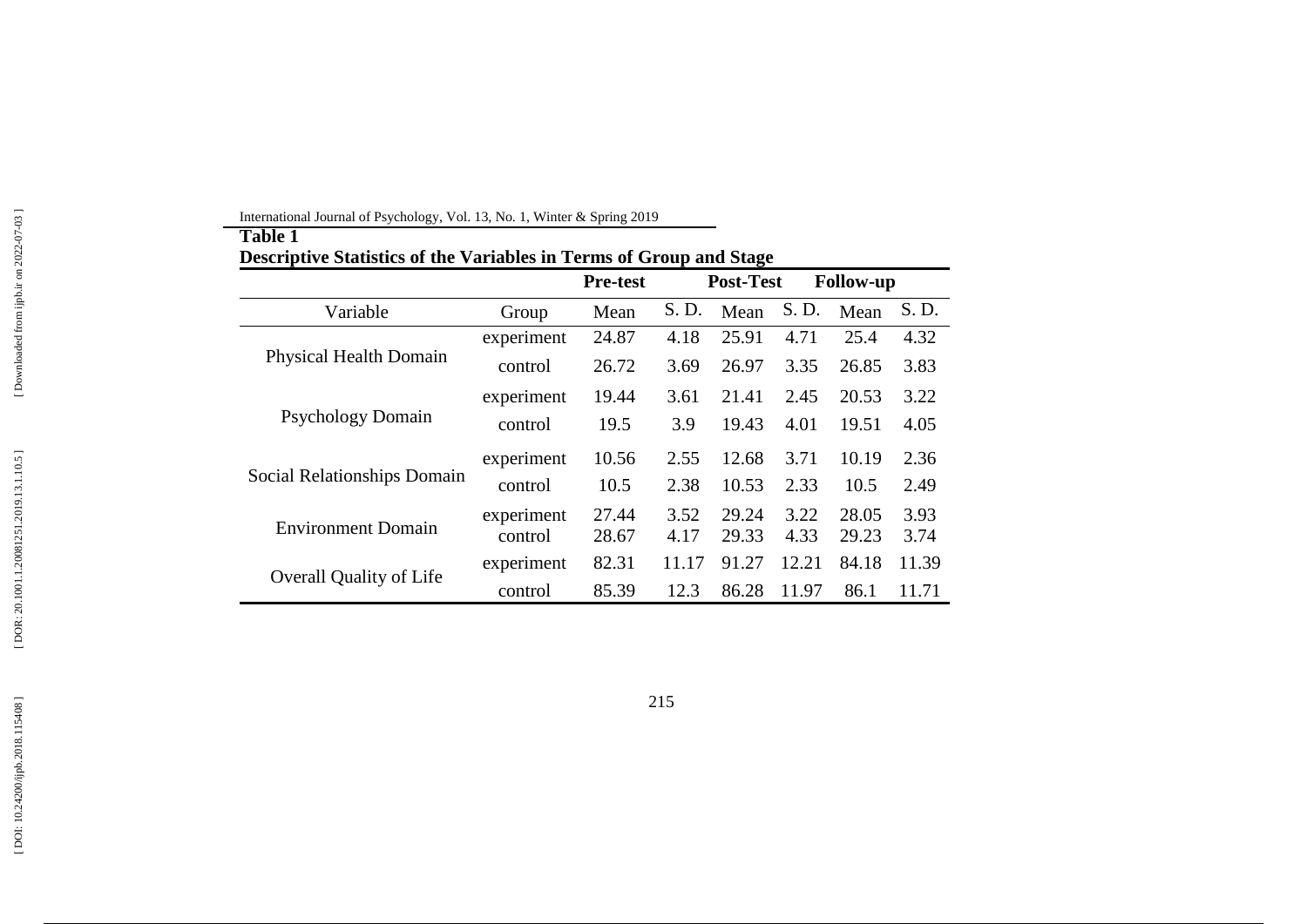Effectiveness of Positive Psychology Training in Improving the Quality ….

**Table 2**

# **Results of Covariance Analysis of Quality of Life at Post - Test and Follow - Up Stages with Pretest Control**

| <b>Sta</b><br>ge | Variable                       | Sum of<br><b>Squares</b> | <b>DOF</b> | Average<br>of<br>Squares | F<br>Coef. | Significance | Partial eta<br>square | Power of test |
|------------------|--------------------------------|--------------------------|------------|--------------------------|------------|--------------|-----------------------|---------------|
|                  | <b>Physical Health Domain</b>  | .02                      |            | .02                      | .002       | .97          | .001                  | .05           |
|                  | Psychological Domain           | 28.92                    |            | 28.92                    | 5.39       | .03          | .17                   | .61           |
| Post-test        | Social Relationships Domain    | 25.24                    |            | 25.24                    | 4.41       | .04          | .16                   | .71           |
|                  | <b>Environment Domain</b>      | 1.72                     |            | 1.72                     | .31        | .58          | .012                  | .08           |
|                  | <b>Overall Quality of Life</b> | 38.94                    | 1          | 38.94                    | 6.42       | .02          | .21                   | .88           |
|                  | <b>Physical Health Domain</b>  | $\cdot$ 1                |            | $\cdot$                  | .01        | .91          | .001                  | .051          |
| Follow-up        | Psychological Domain           | 8.41                     |            | 8.41                     | 1.34       | .26          | .049                  | $\cdot$ .2    |
|                  | Social Relationships Domain    | 1.59                     |            | 1.59                     | .47        | $.5\,$       | .02                   | $\cdot$       |
|                  | <b>Environment Domain</b>      | 2.17                     |            | 2.17                     | .42        | .52          | .016                  | .09           |
|                  | <b>Overall Quality of Life</b> | .03                      |            | .03                      | .001       | .98          | .001                  | .05           |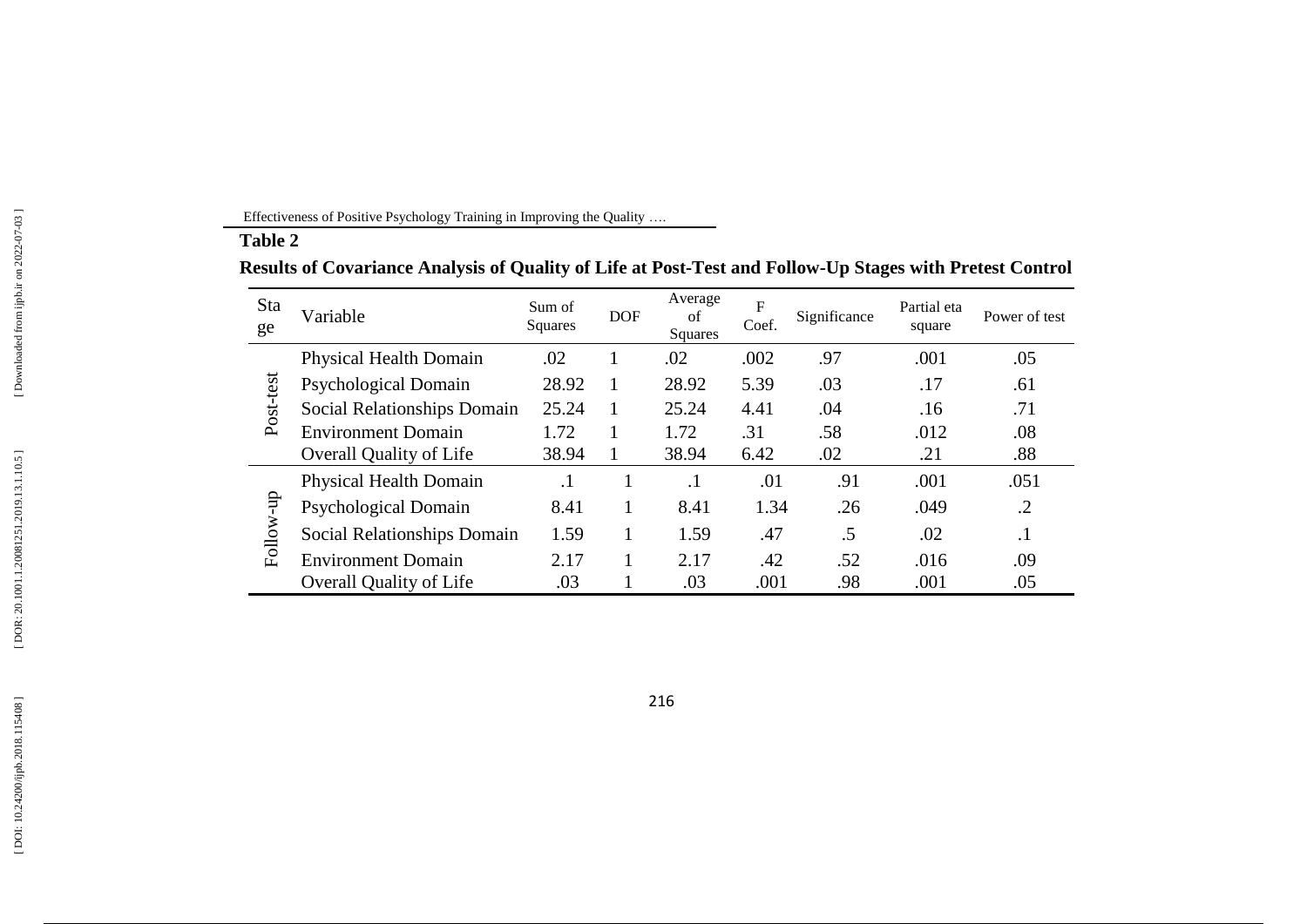# **Table 3**

**Mean and Standard Deviation of Components of Quality of Life in Experimental and Control Groups in Post - Test and Follow - Up Stages for the Two Groups of Low and High Spiritual Intelligence Respectively**

|                         | Post-test    |              |               | Follow-up |                |               |       |                |       |
|-------------------------|--------------|--------------|---------------|-----------|----------------|---------------|-------|----------------|-------|
| Variable group          |              |              | Low spiritual |           | High spiritual | Low spiritual |       | High spiritual |       |
|                         |              | intelligence |               |           | intelligence   | intelligence  |       | intelligence   |       |
|                         |              | mean         | S. D.         | mean      | S. D.          | mean          | S. D. | Mean           | S. D. |
| Health<br>Physical      | control      | 25.7         | 3.89          | 28.25     | 2.81           | 25.7          | 3.8   | 28             | 2.88  |
| Domain                  | experimental | 27.55        | 3.91          | 24.28     | 5.53           | 26.67         | 4.27  | 24.14          | 4.37  |
| Psychological           | control      | 18.5         | 4.25          | 20.37     | 3.78           | 18.4          | 4.3   | 20.62          | 3.81  |
| Domain                  | experimental | 22.55        | 2.55          | 20.28     | 3.09           | 21.78         | 2.68  | 19.28          | 3.77  |
| Social                  | control      | 9.7          | 2.54          | 11.37     | 2.13           | 9.6           | 2.72  | 11.5           | 2.27  |
| Relationships<br>Domain | experimental | 13.22        | 1.99          | 10.14     | 3.33           | 11.67         | 1.58  | 9.71           | 3.15  |
| Environment             | control      | 28.3         | 4.45          | 30.37     | 4.21           | 28.1          | 3.9   | 30.37          | 3.58  |
| Domain                  | experimental | 29.78        | 2.54          | 28.71     | 3.9            | 28.11         | 3.29  | 28             | 4.58  |
| Overall<br>Quality      | control      | 82.2         | 13.31         | 85.37     | 10.63          | 81.7          | 12.74 | 90.5           | 10.68 |
| of Life                 | experimental | 91.11        | 9.67          | 83.43     | 12.21          | 87.22         | 10.87 | 79.14          | 11.92 |

International Journal of Psychology, Vol. 1 3, No. 1, Winter & Spring 201 9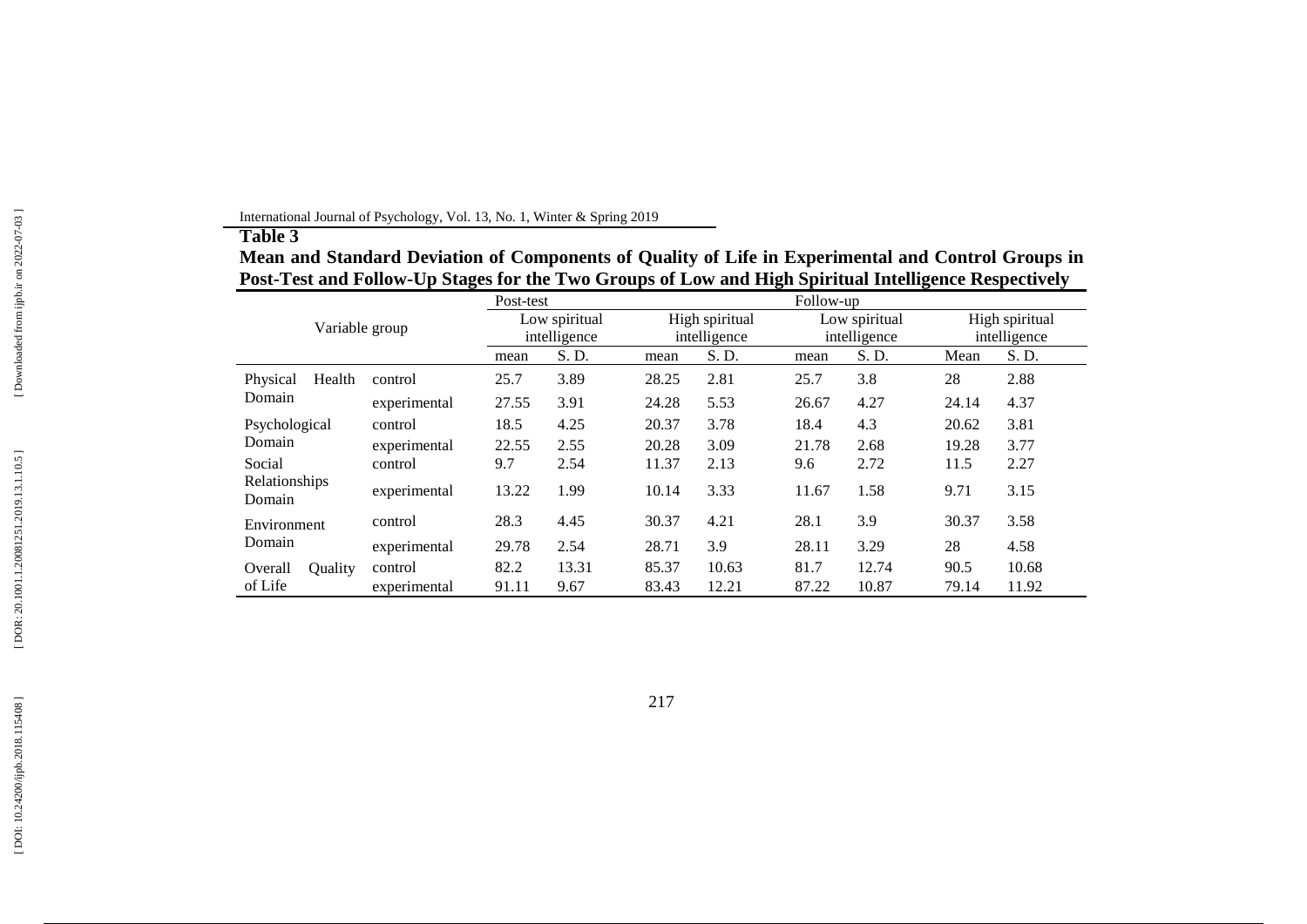# Effectiveness of Positive Psychology Training in Improving the Quality ….

The results of MANCOVA analysis from the quality of life in the post-test with pre-test control for spiritual intelligence are given in Table 4.

# Table 4

|  | Results of MANCOVA Analysis of Quality of Life in Post-test with Pre-test Control for Spiritual Intelligence |  |
|--|--------------------------------------------------------------------------------------------------------------|--|
|  |                                                                                                              |  |

| stage     | variable                       | Sum of  | <b>DOF</b> | Mean of | F Coef. | Significance | Partial    | Power of |
|-----------|--------------------------------|---------|------------|---------|---------|--------------|------------|----------|
|           |                                | squares |            | Squares |         |              | eta square | Test     |
|           | Physical Health Domain         | 18.39   |            | 18.39   | 1.49    | .23          | .05        | .22      |
|           | Psychological Domain           | 34.66   | 1          | 34.66   | 6.46    | .02          | .2         | .69      |
| Post-test | Social Relationships Domain    | 28.81   | 1          | 28.91   | 7.54    | .03          | .21        | .71      |
|           | <b>Environment Domain</b>      | 8.25    |            | 8.25    | 1.49    | .23          | .05        | .22      |
|           | <b>Overall Quality of Life</b> | 245.88  |            | 245.88  | 8.2     | .002         | .28        | .88      |
|           | Physical Health Domain         | 14.28   |            | 14.28   | 1.63    | .21          | .06        | .23      |
|           | Psychological Domain           | 39.54   | 1          | 39.54   | 6.31    | .02          | .19        | .68      |
|           | Social Relationships Domain    | 27.31   |            | 27.31   | 1.73    | .03          | .18        | .79      |
| Follow-up | <b>Environment Domain</b>      | 3.58    | 1          | 3.58    | .69     | .41          | .03        | .13      |
|           |                                |         |            | 206.78  |         |              |            |          |
|           | <b>Overall Quality of Life</b> | 206.78  |            |         | 6.54    | .02          | .21        | .71      |
|           |                                |         |            |         |         |              |            |          |

218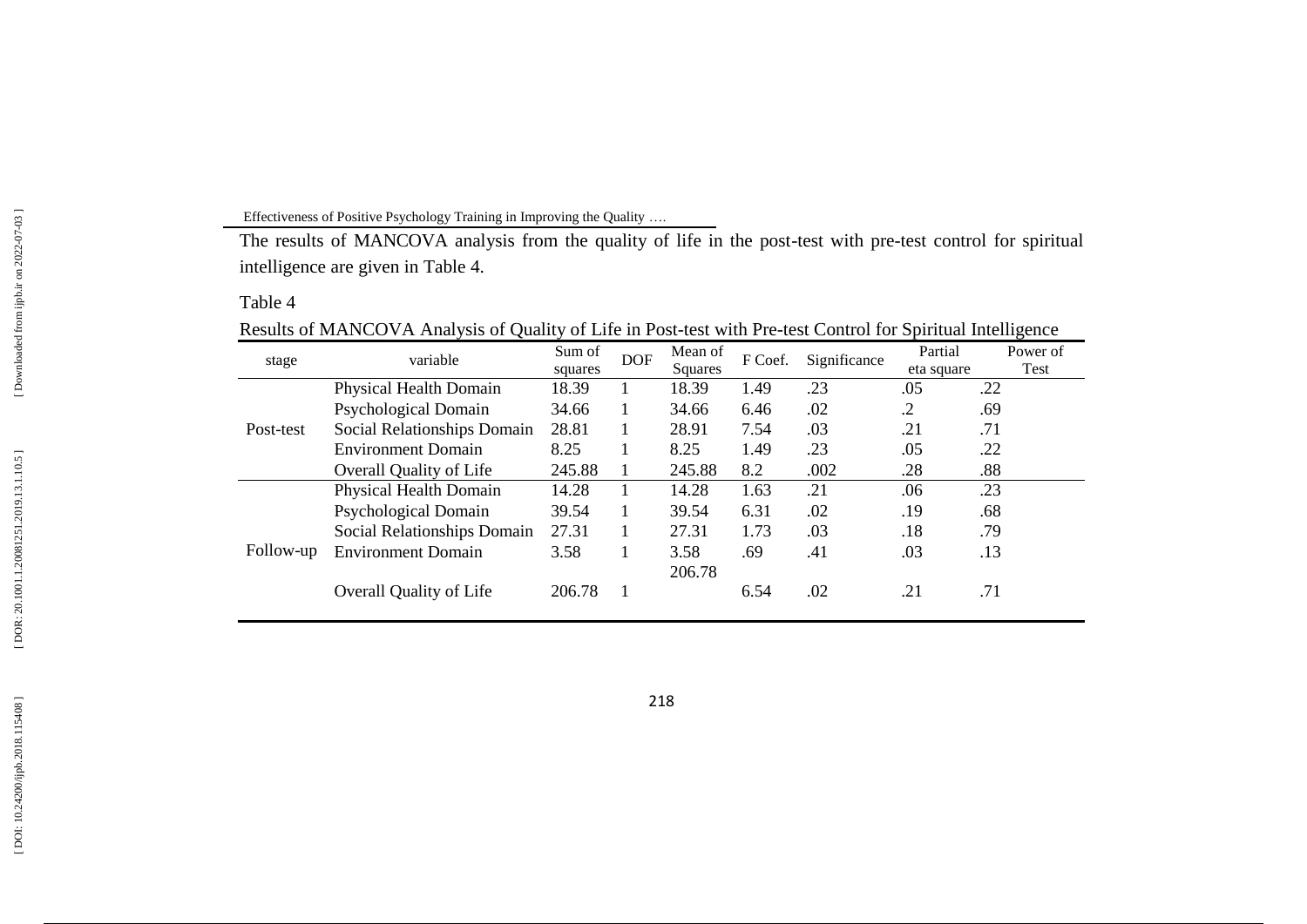#### International Journal of Psychology, Vol. 1 3, No. 1, Winter & Spring 201 9

#### Table 5

Results of the MANCOVA Analysis in Post-Test and Follow-up Stages with Pre-Test Control for Interaction of Group Membership and Spiritual Intelligence

| Stage         | Variable                          | Sum of<br>squares | <b>DOF</b> | Mean of<br>squares | Coef. | Significance | Partial<br>eta<br>square | Power of<br>test |
|---------------|-----------------------------------|-------------------|------------|--------------------|-------|--------------|--------------------------|------------------|
|               | Physical Health Domain            | 71.8              |            | 71.8               | 5.82  | .02          | .18                      | .64              |
|               | Psychological Domain              | 46.91             | 1          | 46.91              | 8.74  | .007         | .25                      | .81              |
| Post-<br>test | Relationships<br>Social<br>Domain | 25.11             | л.         | 25.11              | 6.1   | .02          | .19                      | .66              |
|               | <b>Environment Domain</b>         | 12.56             | л.         | 12.56              | 2.26  | .14          | .08                      | $\cdot$ 3        |
|               | <b>Overall Quality of Life</b>    | 570.17            |            | 570.17             | 7.41  | .01          | .22                      | .75              |
|               | Physical Health Domain            | 44.53             |            | 44.53              | 5.08  | .03          | .16                      | .58              |
|               | <b>Psychological Domain</b>       | 59.15             | 1          | 59.15              | 9.44  | .005         | .27                      | .84              |
| Follow-<br>up | Relationships<br>Social<br>Domain | 26.9              | 1          | 26.9               | 7.96  | .009         | .23                      | .77              |
|               | <b>Environment Domain</b>         | 6.42              |            | 6.42               | 1.23  | .28          | .04                      | .19              |
|               | Overall Quality of Life           | 487.73            |            | 487.73             | 7.83  | .01          | .23                      | .77              |

In Table 5, the results of the MANCOVA analysis in post -test and follow -up stages for the interaction of low and high spiritual intelligence with group membership for the experimental and control groups were listed.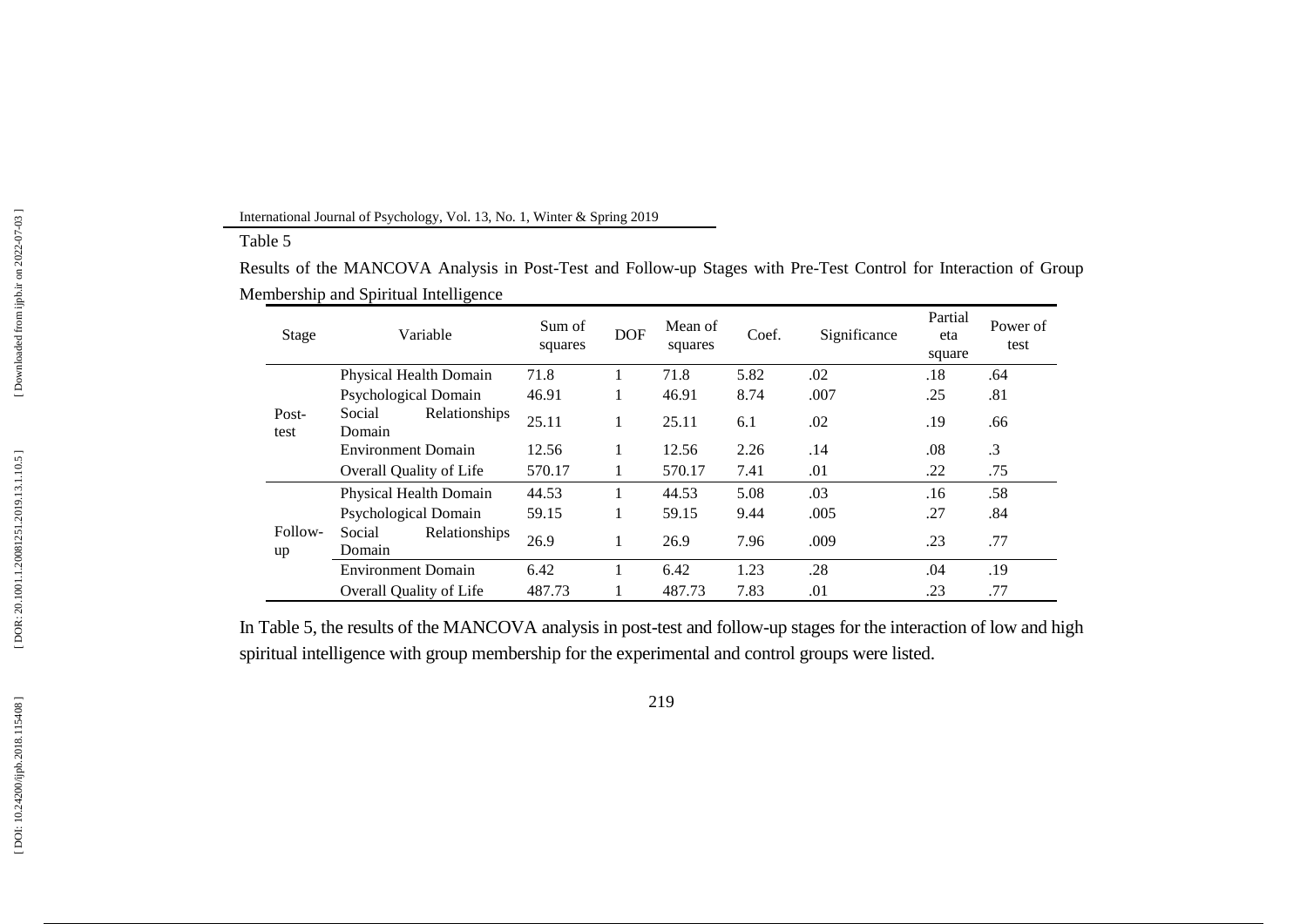Regarding the results of Table 5, in the domains of physical health, psychological, social relationship, and overall quality of life, the interaction of group membership and spiritual intelligence is significant (p<.05). The results are consistent in the follow up (p<.05). That is, spiritual intelligence influence the effectiveness of positive psychology in improving the quality of married women's life

# **Discussion**

As shown in Table 2, there was a significant difference in overall quality of life between experimental and control groups in the post -test stage (p <.05). Thus, the research hypothesis was supported that attending the positive psychology training affect, in a significant manner, by increasing in overall quality of life of women participating at the Isfahan's family counseling centers in the post -test stage. However, in the case follow -up stage, there was not any significant difference found to exist between the experimental and control groups in overall quality of life. Therefore, the research hypothesis in the case of follow -up stage did not confirmed that conducting the positive psychology training had significant effect on overall woman's quality of life who attended at the Isfahan family counseling centers.

Findings of this study were in parallel with those obtained by various researchers were as follows:

The findings of research carried out by Poursardar, et al., (2013) showed that the optimism variable had a direct effect on sanity; the results of the study conducted by Rostami Ravari and Rostami Ravari (2014) were indicative of the effectiveness of positive psychology in enhancement of mental health among workers suffering from palpitation; the findings of the study ran by Busseri, Choma & Sadava (2011) showed that optimism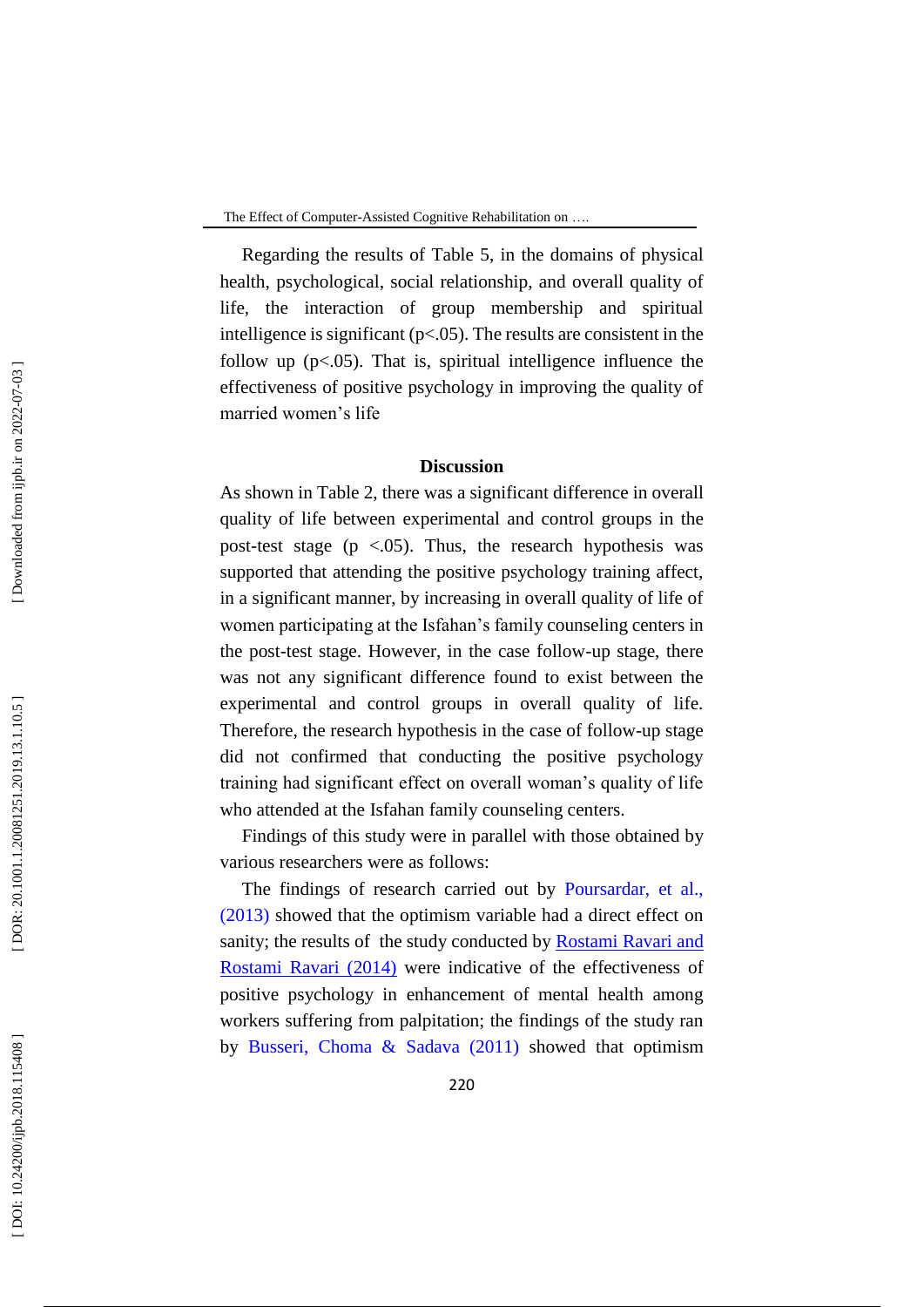promises positive performance on mental and physical health and social relationships; the results obtained by Coffey, Wray-Lake, Mashek & Branand (2014) confirmed that optimism affects physical health of college students; the findings of a meta analysis research on controlled random studies obtained from positive psychology interventions was carried out by Haverman et al. (2013) . their results from 39 studies confirmed that positive psychology interventions increased mind power and sanity; the findings of the study performed by Shoshani and Steinmetz (2013) had implied effectiveness of positive psychology in enhancement of the youth's mental health and well -being; the results of the longitudinal study conducted by Davidson, Mostofsky & Whang (2010) had confirmed that coronary artery disease had a lesser progress in happier people; the findings of Fincham and Beach (2007) had implied effectiveness of forgiveness in marital quality; the results of research conducted by Bhattacharyya, Whitehead, Rakhit & Steptoe (2008) had indicated the association between depressed mood and positive affect and palpitation in patients susceptible to coronary artery disease; the findings of the study performed by Steptoe and Wardle (2005) showed that there existed a relationship between positive effectiveness and healthy heart.

Thus, the past researches showed that the treatment program of positive psychology could be helpful in enhancing the quality of life in various dimensions. The above program included training about increasing the positive energy in life, reinforcement of capabilities and strengths, forgiveness, hope and optimism, affability, gratefulness, friendship, generosity, financial management and happy shopping, contentment, increasing the awareness and constructive interaction.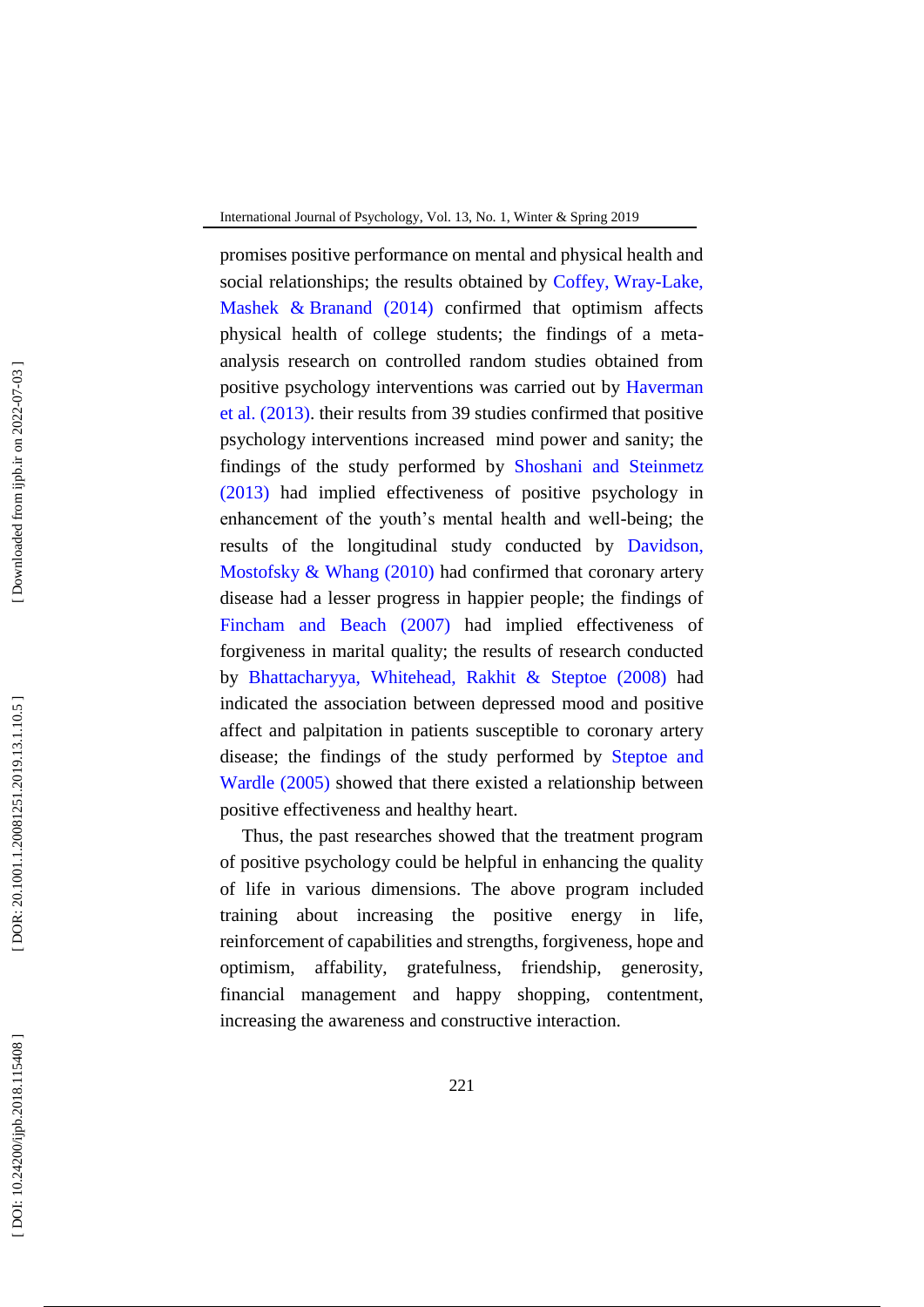Despite, noting to the fact that the effect of conducting the positive psychology training was confirmed for the post -test stage but not the follow -up stage, such intervention has short -term effects on quality of life, and achieving a long -term effect entails a larger number of sessions.

Furthermore, as it could be seen in Table 5, the interaction between group membership and spiritual intelligence was significant in overall quality of life ( $p \lt 0.05$ ); meaning that spiritual intelligence influenced the overall quality of life for doing training in positive psychology. Hence, this was confirmed by the research hypothesis that spiritual intelligence moderates, in a significant manner, the effect of conducting the positive psychology training. This training had increased the overall quality of life among married women who participated at family counseling centers in city of Isfahan.

Our results for this study were in accordance with the following research findings of: Hossein dokht et al. (2013) had implied that there was a relationship between spiritual intelligence, well -being and quality of life among the staffs of Maragheh city hospitals; Ardalan, Sarchehani & Sarchehani (2014) had proven the existence of relations between spiritual intelligence and quality of life among the elementary school teachers in Shiraz city; Koszycki, Raab, Aldosary, & Bradwejn, (2010) indicated that the spirituality had shown a positive impact on improvement of social adjustment among the patients whom participated in the study and finally the findings of the research conducted by Seybold and Hill (2001) had pointed out that religious beliefs, religions and commitments were related with positive results such as better quality of life, well -being, and physical and mental health.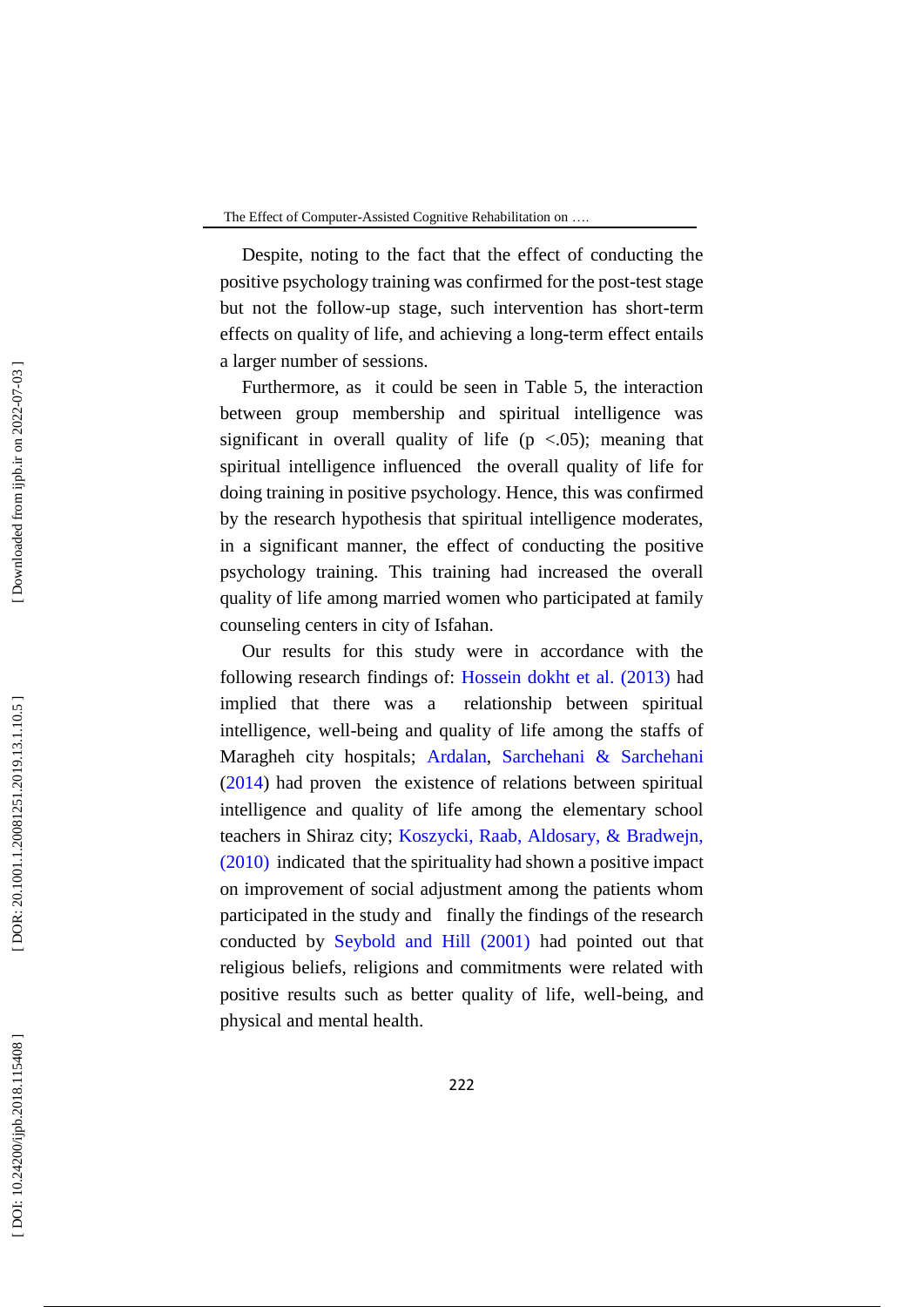### **Conclusion**

An interesting observation was made when reviewing those data for the experimental group. The people with low spiritual intelligence had a higher mean value than those with high spiritual intelligence. Apparently, the positive psychology had deeper effect on people who had lower spiritual intelligence. This was quite logical since people of higher spiritual intelligence have already used various components of spiritual intelligence such as contentment, hope and optimism in their lives and in all had higher levels of psychological health. This situation had also continued into the follow -up stage in a similar manner.

# **Limitations of the Study**

- This study was of cross -sectional type wherein the data were obtained at a specific cross section of time.

This study was solely performed on women as its samples, and care must be exercised should its results be used for men.

As credibility of any study is contingent upon its extensiveness of scope, one of the limitations of the present study was that it was performed on married women who referred to family counseling centers of Isfahan city. Thus, its results should be extended to other populations with caution.

In view of the cultural diversity throughout different geographical regions of the country, results of this study apply only for the Isfahan city and extending them to other cities should be done with care.

The research tools used in this study included questionnaires and training sessions on positive psychology. Likewise, some limitations on extending the findings of this research result from its use of questionnaires.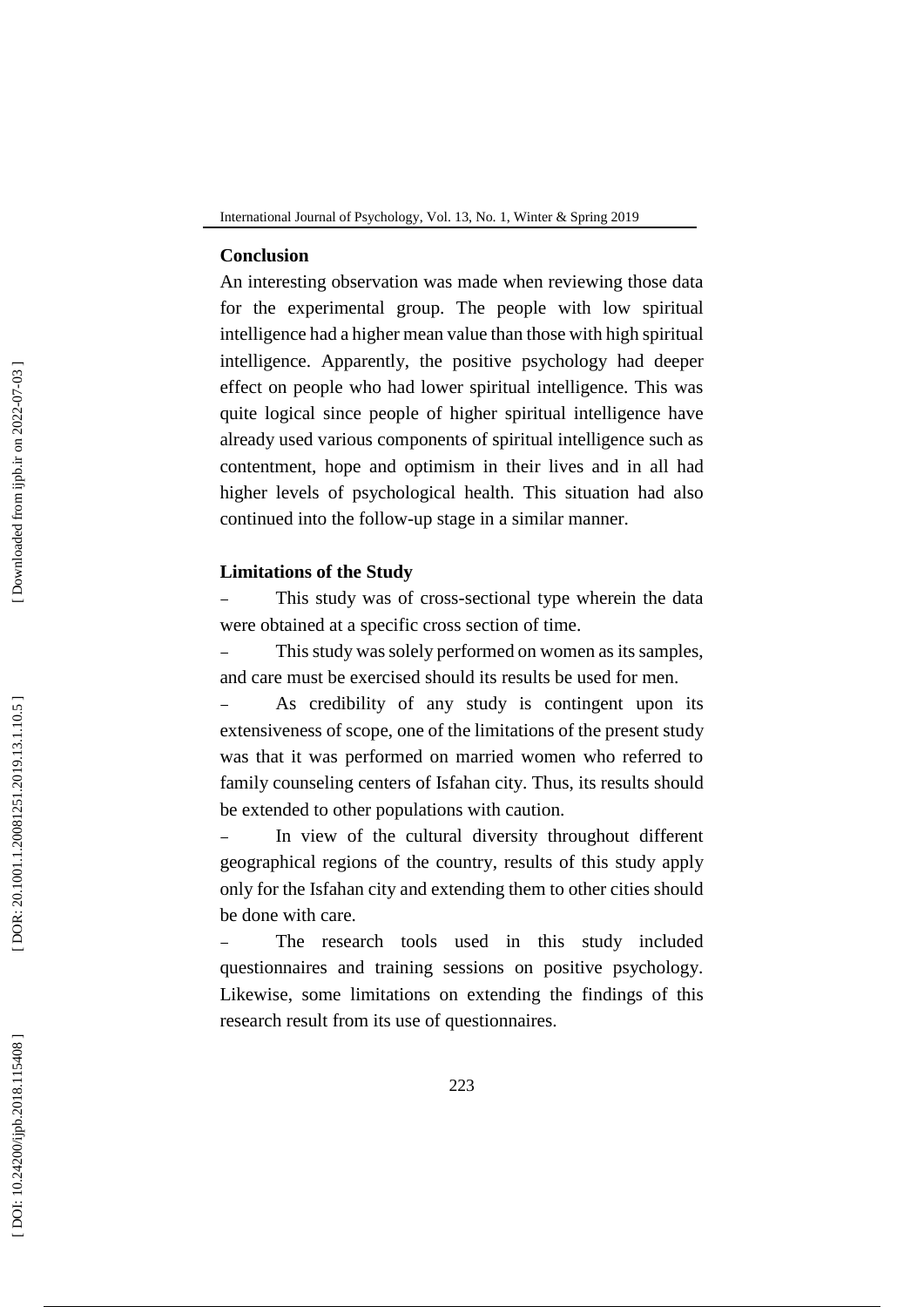Self-assessment was used in this research to assess the variables, and the questionnaires were merely used to gather data. This sort of assessment might be one of the limitations [of this research].

- This research was conducted on groups and thus extending its results to individuals should be with caution.

## **Acknowledgement**

Our deepest appreciation to Dr. Atashpour who undertook the responsibility of holding training workshops to prevent research bias. Likewise, the authors inly thank the Parto-e-Aftab counseling center for their cooperation in holding the training sessions. Our thanks also go to all the women who attended the training sessions and followed the teachings with care and patience.

### *References*

- Amram, Y. (2007). *[The Seven Dimensions of Spiritual](http://www.yosiamram.net/docs/7_Dimensions_of_SI_APA_confr_paper_Yosi_Amram.pdf)  [Intelligence: An Ecumenical Grounded Theory](http://www.yosiamram.net/docs/7_Dimensions_of_SI_APA_confr_paper_Yosi_Amram.pdf)*. (pdf) Paper presented at the 115th Annual (August 2007) Conference of the American Psychological Association, San Francisco, CA.
- [Ardalan, M.](http://en.journals.sid.ir/SearchPaper.aspx?writer=36600) , [Sarchehani, Z.,](http://en.journals.sid.ir/SearchPaper.aspx?writer=542958) & [Sarchehani, M.](http://en.journals.sid.ir/SearchPaper.aspx?writer=542960) (2014). The Relationship of Teachers' Spiritual Intelligence to Quality of Work Life and Maturity. *Quarterly Journal of New Approaches in Educational Administration, 5,* 81 -102.URL: http://en.journals.sid.ir/ViewPaper.aspx?ID=382261.
- Bhattacharyya, M. R., Whitehead, D. L., Rakhit, R., & Steptoe, A. (2008). Depressed mood, positive affect, and heart rate variability in patients with suspected coronary artery disease. Psychosom Med, 70,  $1020 - 7.$ Doi: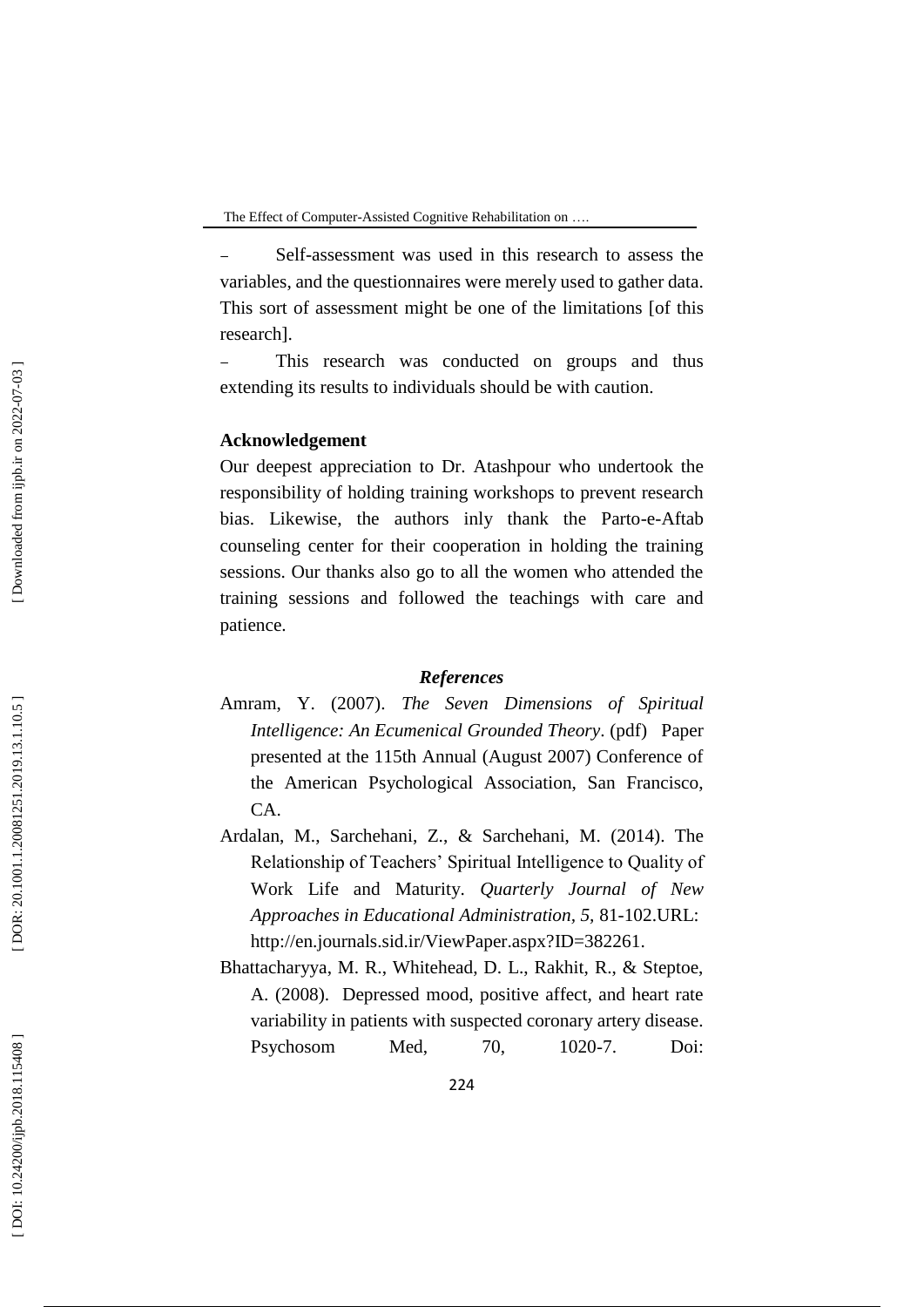[http://www.ncbi.nlm.nih.gov/pubmed/18941130/doi/10.109](http://www.ncbi.nlm.nih.gov/pubmed/18941130/doi/10.1097/PSY.0b013e318189afcc) [7/PSY.0b013e318189afcc](http://www.ncbi.nlm.nih.gov/pubmed/18941130/doi/10.1097/PSY.0b013e318189afcc) .

- Bonomi, A. E. (2000) . Validation of the United States' version of the world health organization quality of life (WHOQOL) instrument . *Journal of Clinical Epidemiology 20 ( 3),* 485 -493 .
- Busseri, M. A., Choma, B. L., & Sadava, S. W. (2011). Subjective temporal trajectories for subjective well -being. *Journal of Positive Psychology*, *7(1),*  $1 - 15$ . Doi: [http://www.tandfonline.com/doi/abs/10.1080/17439760.201](http://www.tandfonline.com/doi/abs/10.1080/17439760.2011.565784) [1.565784](http://www.tandfonline.com/doi/abs/10.1080/17439760.2011.565784)
- Coffey, J., Wray -Lake, L . , Mashek, D., & Branand, B. (2014). [A](http://link.springer.com/article/10.1007/s10902-014-9590-8)  Multi [-Study Examination of Well](http://link.springer.com/article/10.1007/s10902-014-9590-8) -Being Theory in College [and Community Samples.](http://link.springer.com/article/10.1007/s10902-014-9590-8) *[Journal of Happiness Studies](http://link.springer.com/journal/10902)*,1 -25. Doi: [http://doi/10.1007/s10902](http://doi/10.1007/s10902-014-9590-8)-014-9590-8
- Davidson, K. W., Mostofsky, E., & Whang, W. (2010). Don't worry, be happy: Positive affect and reduced 10 -year incident coronary heart disease: The Canadian Nova Scotia Health Survey. *Eur Heart*, 31, –1070. Doi: <http://dx.doi.org/10.1093/eurheartj/ehp603>
- Elkins, M., & Cavendish, R. (2004). Developing a plan for pediatric spiritual car. *Holistic Nursing Practice, 18,* 179 - 186. Doi: http://www.ncbi.nlm.nih.gov/pubmed/15346712
- Emmons, R. A. (2000). Is spirituality intelligence? Motivation cognition, and the psychology of ultimate concern. *International Journal for the Psychology of Religion, 10*, 3 - 26. Doi: 10.1207 / S15327582IJPR1001 \_ 2
- Fincham, F. D., & Beach, S. (2007). Forgiveness and marital quality: Precursor or consequence in well -established relationships? *The Journal of Positive Psychology, 2,* 260 - 268. Doi: 10.1080/17439760701552360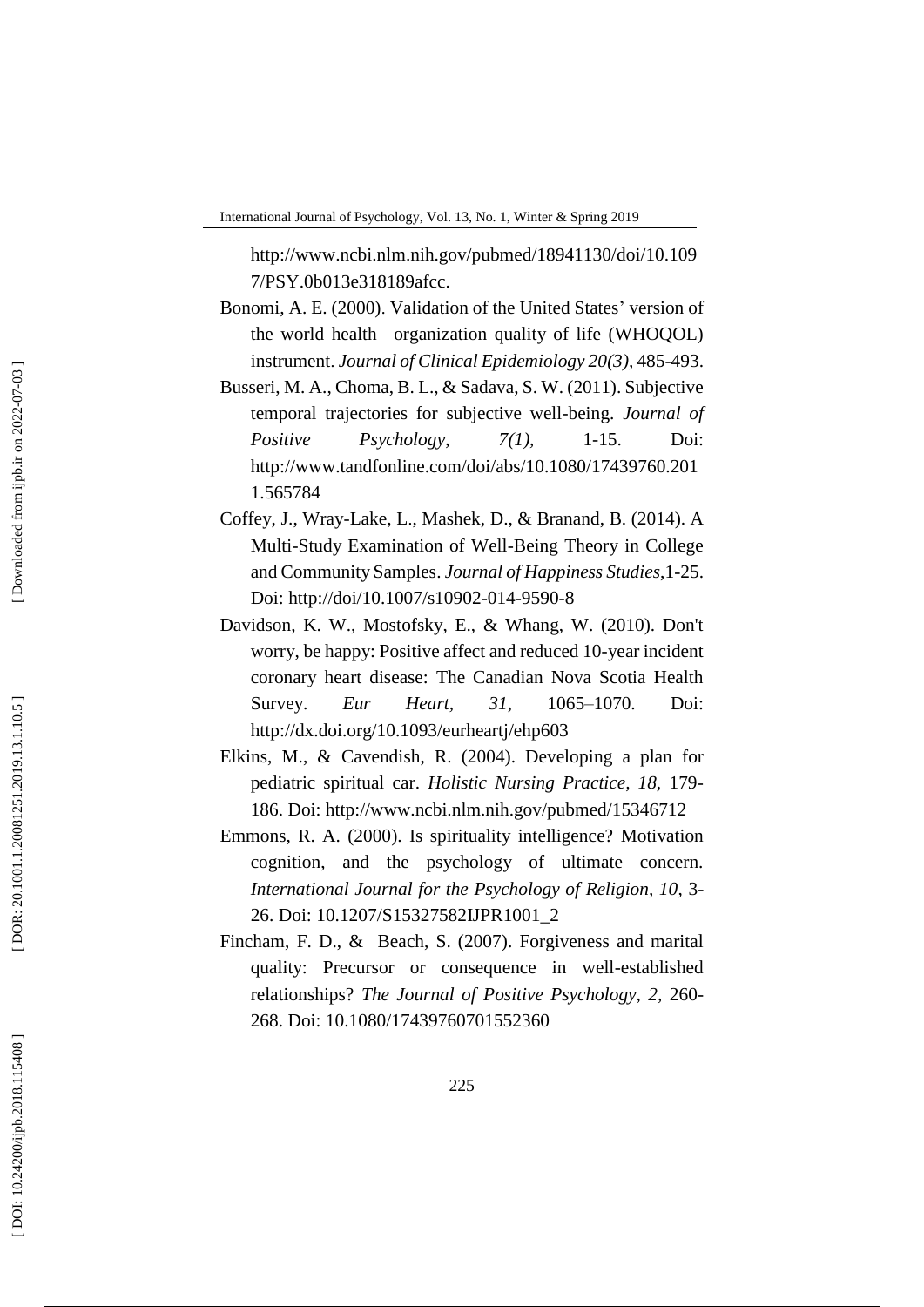- Forster, J. R. (1991). Facilitating positive changes. International in Self-Constructions. *Journal of Personal Construct Psychology, 4,* 281 -292. Doi: 10.1080.8936039108406120
- Hagerty, M. R., Cummins, R. A., Ferriss, A. L., Land, K., Michalos, A. C., Peterson, M., Sharpe, A., Sirgy, J., & Vogel, J. (2001). Quality of life indexes for national policy: Review and agenda for research. *Social Indicators Research*, *55*, 1, 1 - 96. Doi: 10.1023/A:1010811312332
- Haverman, M., Westerhof, G., Riper, H., Smit, F., & Bolier, E. (2013). Positive psychology interventions: a meta -analysis of randomized controlled studies. *BMC Public Health, 13*, 119 - 131. Doi: 10.1186/1471 -2458 -13 -119.
- Hildebrandt, L. S., (2011). *Spiritual intelligence: is it related to a leader's level of ethical development?* A Dissertation Presented in Partial Fulfillment of the Requirements for the Degree Doctor of Philosophy Capella University.URL: <http://gradworks.umi.com/34/43/3443322.html>
- Hossein Dokht, A. et al. (2013). Relationship between spiritual intelligence and spiritual wellbeing and quality of life and marital satisfaction. *Psychology and Religion*, 22, 59 -77. URL : http://www.noormags.ir/view/fa/articlepage/996758.
- Isen, A. M., Daubman, K. A., & Nowicki, G. P. (2000). Positive affect facilitate creative problem solving (Electronic version). Journal of personality & social psychology, 52, 1122-1131. Doi: [http://dx.doi.org/10.1037.022](http://psycnet.apa.org/doi/10.1037/0022-3514.52.6.1122) -3514.52.6.1122
- King, D. B. (2008). Rethinking claims of spiritual intelligence: A definition, model, measure. MA Thesis, Trent University, Peterborough, Ontario, Canada. Retrieved January 7, 2013 from International *Journal of Transpersonal Studies*, 28, 68 - 85.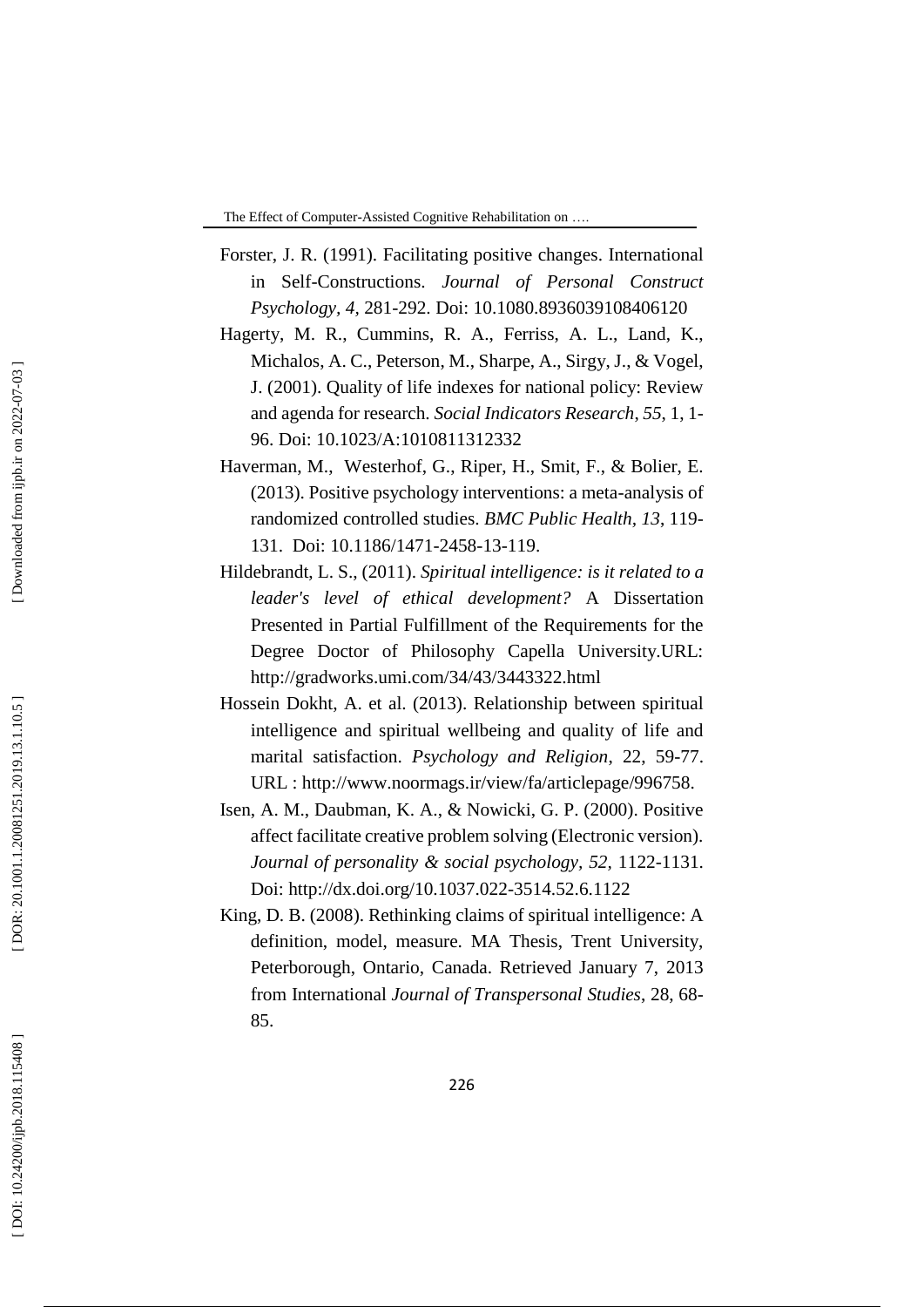- Koszycki, D ., Raab, K ., Aldosary, F ., & Bradwejn, J. (2010). A Multifaith Spiritually Based. Intervention, Intervention for Generalized Anxiety Disorder: A Pilot Randomized Trial, Journal of Clinical Psychology, Vol. 66, 438-439. Doi[:](http://dx.doi.org/10.1002/jclp.20663) [10.1002/jclp.20663,](http://dx.doi.org/10.1002/jclp.20663) URL: <http://www.ncbi.nlm.nih.gov/> pubmed /20143382
- Liu, L. (2006). Quality of life as a social representation in china. A qualitative study. *Social Indicators Research, 75,* 217 -240 Doi: 10.1007/s11205-004-3198-z
- Luthans, S. M., & Jensen, M. (2002). Hope: A New positive strength for human resource development. *Human Resource Development Review, 1*, 304 Doi:10.1177/ 1534484302013003
- MacLeod, A. K., & Salaminiou, E. (2001). Reduced positive future thinking in depression: Cognitive and affective factors. *Cognition and Emotion*, 15(1), –107. Doi: 10.1080.2699930125776
- MacLeod, A. K., & Conway, C. (2007). Well-being and positive future thinking for the self versus others. *Cognition & Emotion, 21,* 1114 –1124. Doi: 10.1080.2699930601109507
- MacLeod, A. K., Tata, P., Tyrer, P., Schmidt, U., Davidson, K., & Thompson, S. (2005). Hopelessness and positive and negative future thinking in parasuicide. *British Journal of Clinical Psychology, 44,* 495-504. Doi:10.1348. 14466505X35704
- McNulty, J. K., & Fincham, F. D. (2012). Beyond Positive Psychology? Toward a contextual view of psychological processes and well -being. *American Psychological*  Assoc[i](http://dx.doi.org/10.1037%2Fa0024572)ation, 67, 101-110. Doi:10.1037/[a0024572](http://dx.doi.org/10.1037%2Fa0024572)
- [Nejat,](http://sjsph.tums.ac.ir/search.php?slc_lang=en&sid=1&auth=Nejat) S., [Montazeri,](http://sjsph.tums.ac.ir/search.php?slc_lang=en&sid=1&auth=Montazeri) A., [Holakouie Naieni, K., Mohammad,](http://sjsph.tums.ac.ir/search.php?slc_lang=en&sid=1&auth=Holakouie+Naieni) K.[,](http://sjsph.tums.ac.ir/search.php?slc_lang=en&sid=1&auth=Majdzadeh) [& Majdzadeh,](http://sjsph.tums.ac.ir/search.php?slc_lang=en&sid=1&auth=Majdzadeh) S. R. (2006). [The World Health Organization](http://sjsph.tums.ac.ir/files/site1/user_files_edcd0e/eng/tums-A-10-25-187-a0584c4.pdf)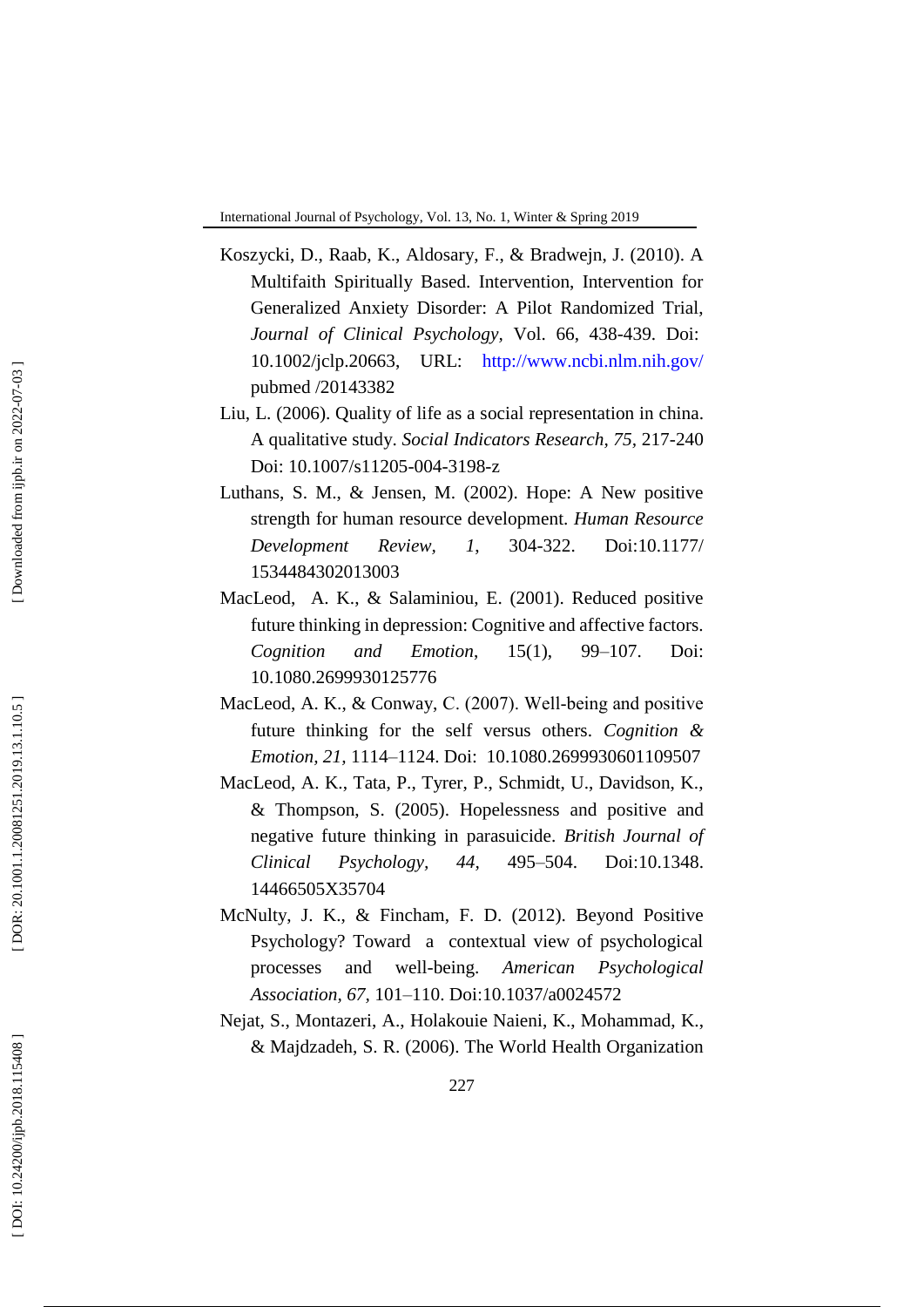[quality of Life \(WHOQOL](http://sjsph.tums.ac.ir/files/site1/user_files_edcd0e/eng/tums-A-10-25-187-a0584c4.pdf)-BREF) questionnaire: [Translation and validation study of the Iranian version](http://sjsph.tums.ac.ir/files/site1/user_files_edcd0e/eng/tums-A-10-25-187-a0584c4.pdf) . *Journal of School of Public Health and Institute of Public Health Research*, *4,* 1 -12 URL: http://sjsph.tums.ac.ir /article - 1 -187 -en.html.

- Newacheck, P. W., & Taylor, W. R. (1992). Childhood chronic illness: prevalence severity and impact*. American Journal of Public Health, 8*2, 364 -371.
- Peterson, C., Park, N., & Seligman, M. E. (2005). Orientations to happiness and life satisfaction: the full life versus the empty life. *Journal of Happiness Studies*, 6, 25–41. Doi: 10.1007/s10902-004-1278-z
- Poursardar, N., Poursardar, F., Panahandeh, A., Sangari, A., & Abdi Zarrin, S. (2013) . Effect of Optimism on Mental Health and Life Satisfaction: A Psychological Model of Well -being. *Hakim Research Journal, 16*, 42 49. URL: http://hakim.hbi.ir/browse.php?a\_id=1128&sid=1&slc\_lang  $=$ en
- Rahman, T., Mittelhammer, R. C., & Wandschneider, P. R. (2011). Measuring quality of life across countries: A multiple indicators and multiple causes approach. *The Journal of Socio -Economics, 15,* 63 -74. Doi: http://www.sciencedirect.com/science/article/pii/S10535357 10000752
- Rostami Ravari, M., & Rostami Ravari, M. A. (2014). The effect of positive psychology based on the model Prema Seligman on life style of psychosomatic workers with heart palpitations in Sarcheshmeh copper mine. *Journal of Birjand University of Medical Sciences, 20*, 224. URL: [http://journal.bums.ac.ir](http://journal.bums.ac.ir/)

.